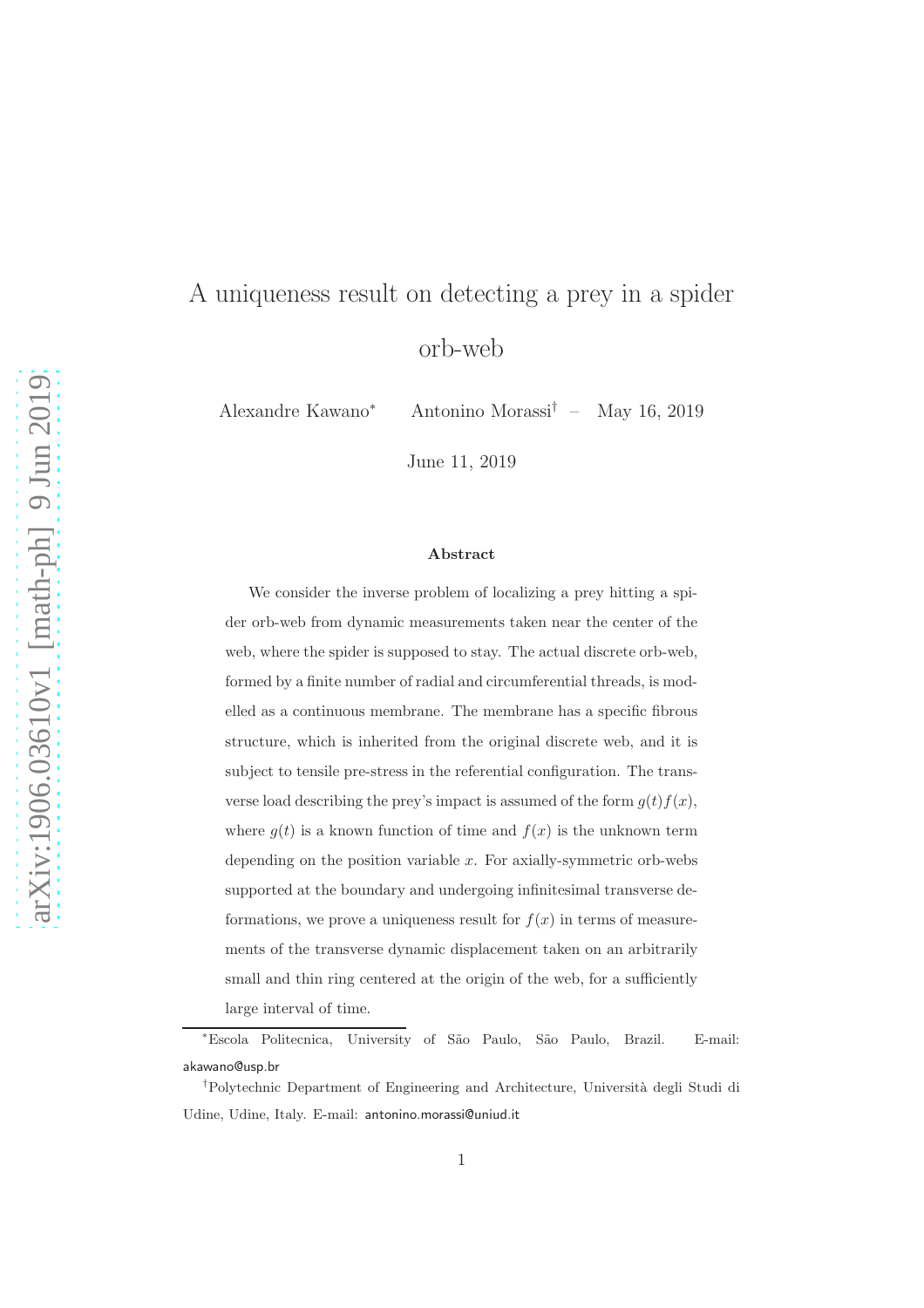Keywords: inverse problems, identification of sources, spider orb-web model, membrane, infinitesimal vibration.

## 1 Introduction

The study of the spider orb-web as biological-mechanical system has received increasing interest in the last decades. The primary function of an orb-web is for sensory information aimed at catching prey, and the analysis of the mechanisms guiding the spider in prey capture has been – and actually is – one of the main goals of the scientific investigation in the field. In fact, even if vision obviously is useful for the detection and localization of prey, in the majority of spiders prey generated vibrations are the more important guide [\[9\]](#page-30-0). In this paper we consider the inverse problem of localizing a transversally impacting prey on an orb-web by assuming that the spider is able to measure the dynamic response in a neighborhood of the central hub of the web.

In order to better illustrate the motivations of the problem, a brief overview of the prey detection problem based on dynamic data is sketched below. The study of prey catching behavior from the sensory point of view was initiated by Klarner and Barth [\[9\]](#page-30-0), see also Masters et al. [\[13\]](#page-30-1) [\[12\]](#page-30-2) for significant contributions on the dynamic signal transmission through an orb-web. In [\[9\]](#page-30-0), the authors developed a comprehensive study on the correlation between prey catching behavior and vibratory signals generated by prey animals. Based on one-dimensional models of vibration transmission, typically along radial threads, it was concluded that the threshold displacement necessary to elicit predatory behavior decreases with increasing stimulus frequency, and that airborne vibrations are neither necessary nor sufficient to elicit the first steps of prey-catching behavior. The cor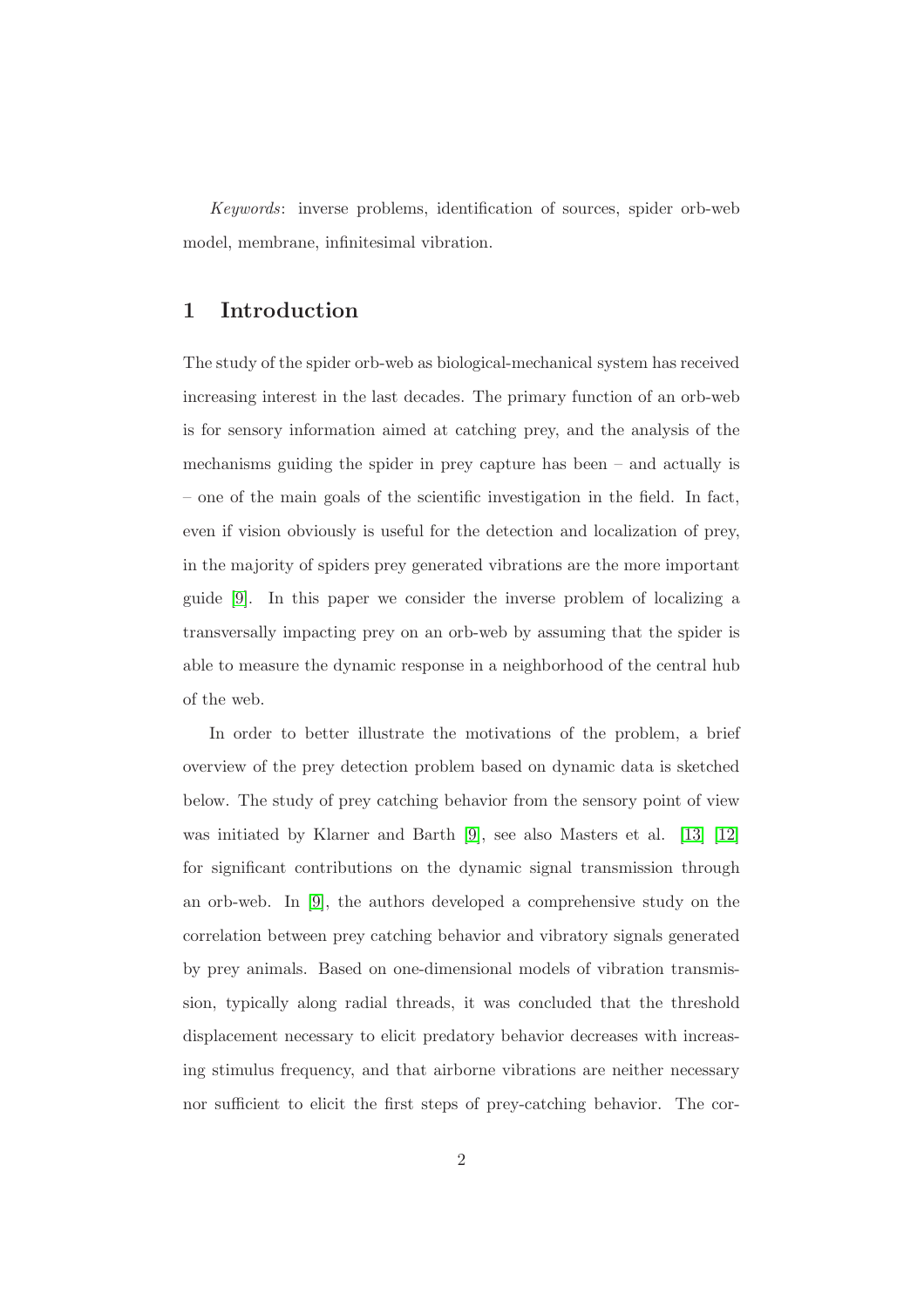relation between vibration signals and spider orientation in the first stage of catching was investigated by Hergenroder and Barth [\[5\]](#page-29-0). The experiments conducted by means of a vibrating platform supporting the spider revealed that, in presence of a bilaterally symmetrical stimulus combination, the spider turns toward the legs that are stimulated sooner or with larger amplitude, and the turning angle corresponds to the response to stimulation of only these legs. The transmission of natural and artificial vibrations in webs was next examined using laser Doppler vibrometry by Landolfa and Barth [\[11\]](#page-30-3) to determine how the spider discriminates and localizes stimuli. Using calculation and measurements of the propagation velocities of waves, the authors provided estimates of the time-of-arrival differences experienced by the spider placed at the hub of the web. Again, as in Frolich and Buskirk [\[3\]](#page-29-1), one-dimensional taut string models were used to calculate propagation velocities in radial threads. However, Landolfa and Barth [\[11\]](#page-30-3) were among the first to recognize that vibrations are not only confined in the stimulated radius considered in experiments, but instead spread also laterally across the web, depending on the structural interconnectivity between the radial threads and the circumferential threads belonging to the auxiliary or to the permanent (catching) spiral. One of the merits of their work was to highlight the limits of one-dimensional models of interpretation, commonly used at that time, and to suggest the need to move toward more realistic mechanical models, able to take into account the two dimensional nature of the spider's orb web and its fibred structure.

Along this line of research, significant advances have been obtained, even in recent years, by using finite element analysis to deal with realistic web geometry, detailed material description, and large dynamic deformations. Among other contributions, we mention the analysis of the role of aerody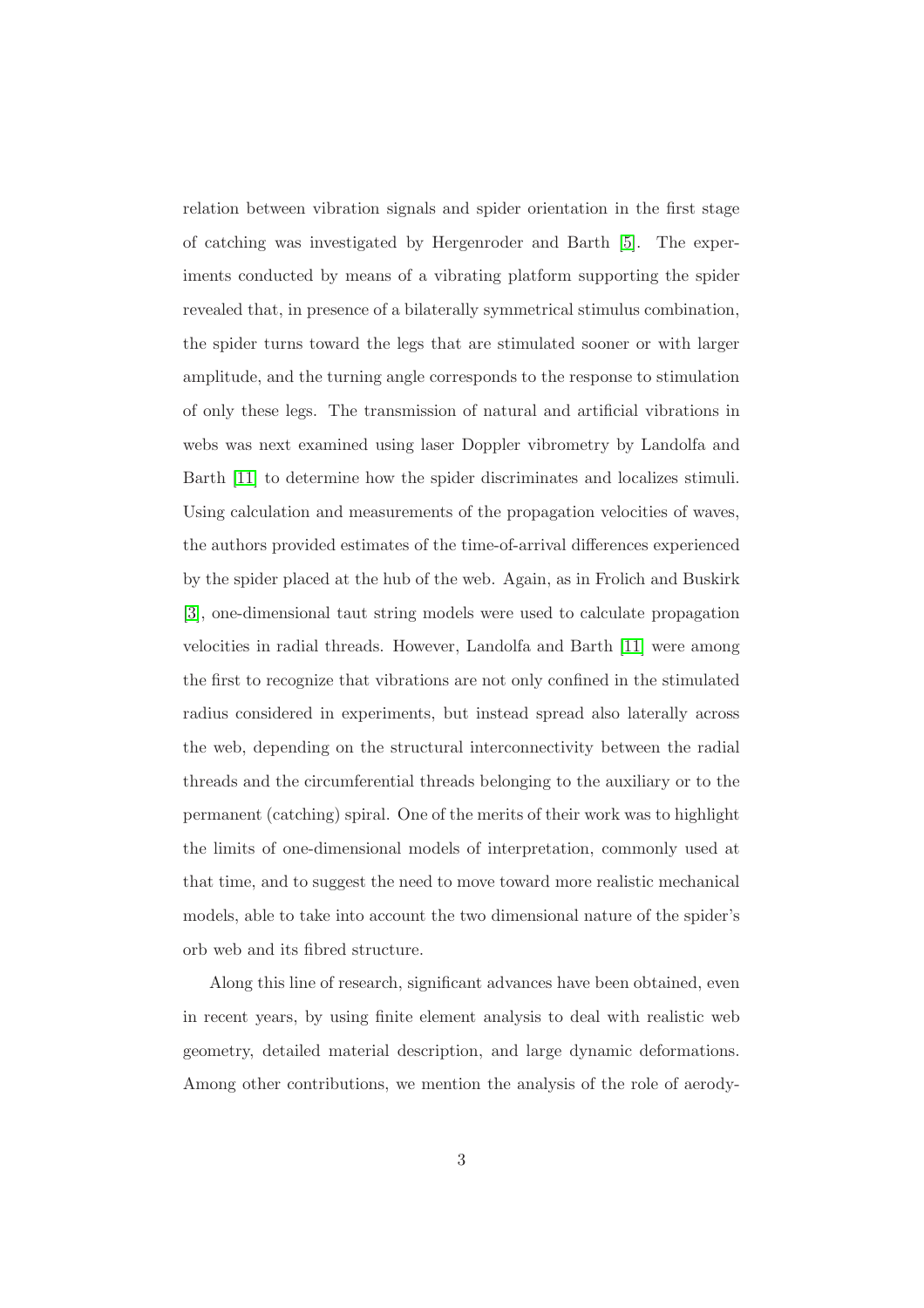namic drag in the dissipation of prey's energy and in reducing deterioration of the orb web by Zaera, Soler and Teus [\[21\]](#page-31-0); the key effect of the secondary frame in avoiding excessive stiffness in radial threads by Soler and Zaera [\[18\]](#page-31-1); the analysis of silk material properties and propagation of vibrations within webs by Mortimer, Soler, Siviour, Zaera and Vollrath [\[15\]](#page-31-2); the ability of the spider to adjust web pre-stress and dragline silk stiffness to tune both transverse and longitudinal wave propagation in the web [\[15\]](#page-31-2). Recently, Otto, Elias and Hatton [\[17\]](#page-31-3) studied experimentally the dynamic response of artificial discrete spider webs, using frequency-based substructuring to determine frequency response functions of the system. All the numerical models developed in these investigations offer a remarkable versatility and accuracy in reproducing the response of the web under wind loads, prey impacts or other vibratory sources. However, theoretical models often allow for a deeper insight in the physical phenomena through the analysis of the underlying mathematical structure of the governing equations and the identification of the most relevant parameters that rule the dynamic response of the web. As we will see in the present paper, this is particularly relevant in approaching the main inverse problem afflicting the spider, namely: how to localize a prey by measuring prey's induced vibrations in the orb-web?

A first two-dimensional dynamical model of spider orb-web was proposed by Morassi, Soler and Zaera [\[14\]](#page-30-4). It is a continuous mechanical model able to describe small deformations of a spider orb-web. The actual discrete web, formed by a finite number of radial and circumferential threads, is approximated by a continuous elastic membrane on the assumption that the spacing between threads is small enough. The continuous membrane turns out to have a specific fibrous structure, which is inherited from the original discrete web, and it is subject to tensile pre-stress in the referential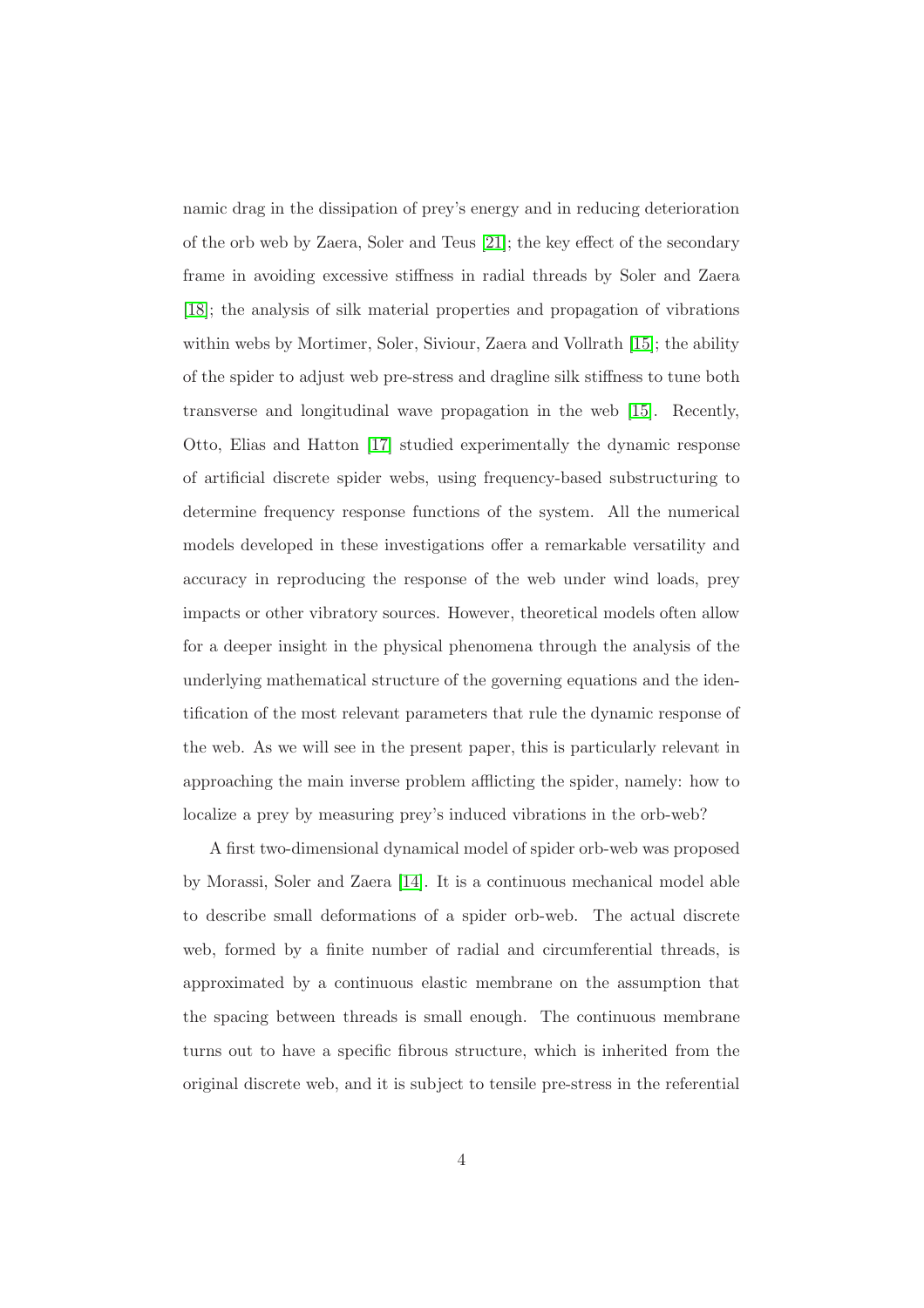configuration. Although the model can be adapted to reproduce general geometries, for simplicity here we restrict the attention to circular-shaped webs supported at the boundary, in which the circumferential threads belong to concentric circles.

Basing on the above mechanical model, in the present paper we consider the inverse problem of localizing a prey hitting the orb-web by dynamic response measurements taken near the center of the web, where the spider is supposed to stay. Prey's impact is modelled by a surface force density, whose direction is orthogonal to the web and intensity is equal to the product between a function dependent on time,  $g = g(t)$ , and a function  $f = f(x)$ depending only on the spatial position  $x$ . The function  $g$  is assumed to be known, whereas the function  $f$  is the unknown of the problem. Under the hypothesis of small transverse deformation - approximation that can be considered acceptable in the interval of time immediately following the impact - and under the additional assumption  $g(0) \neq 0$ , we prove the following uniqueness result: the knowledge of the time-history of the transverse displacement of the orb-web measured in a circular annulus centered at the center of the web, having arbitrarily small thickness and arbitrarily small inner radius, for a sufficiently large registration time, is sufficient to univocally determine the function  $f$ . We refer to Theorem [3.1](#page-13-0) for a precise statement. It is interesting to note that the minimal data set necessary to ensure uniqueness in prey's localization seems to reproduce well the real information that the spider can collect immediately after the prey's impact. In fact, by continuously testing the web, the spider acquires the dynamical response of the web approximately on a circle centered at the origin of the web and with radius significantly small with respect to the web dimensions.

The method used to prove uniqueness is mainly based on the series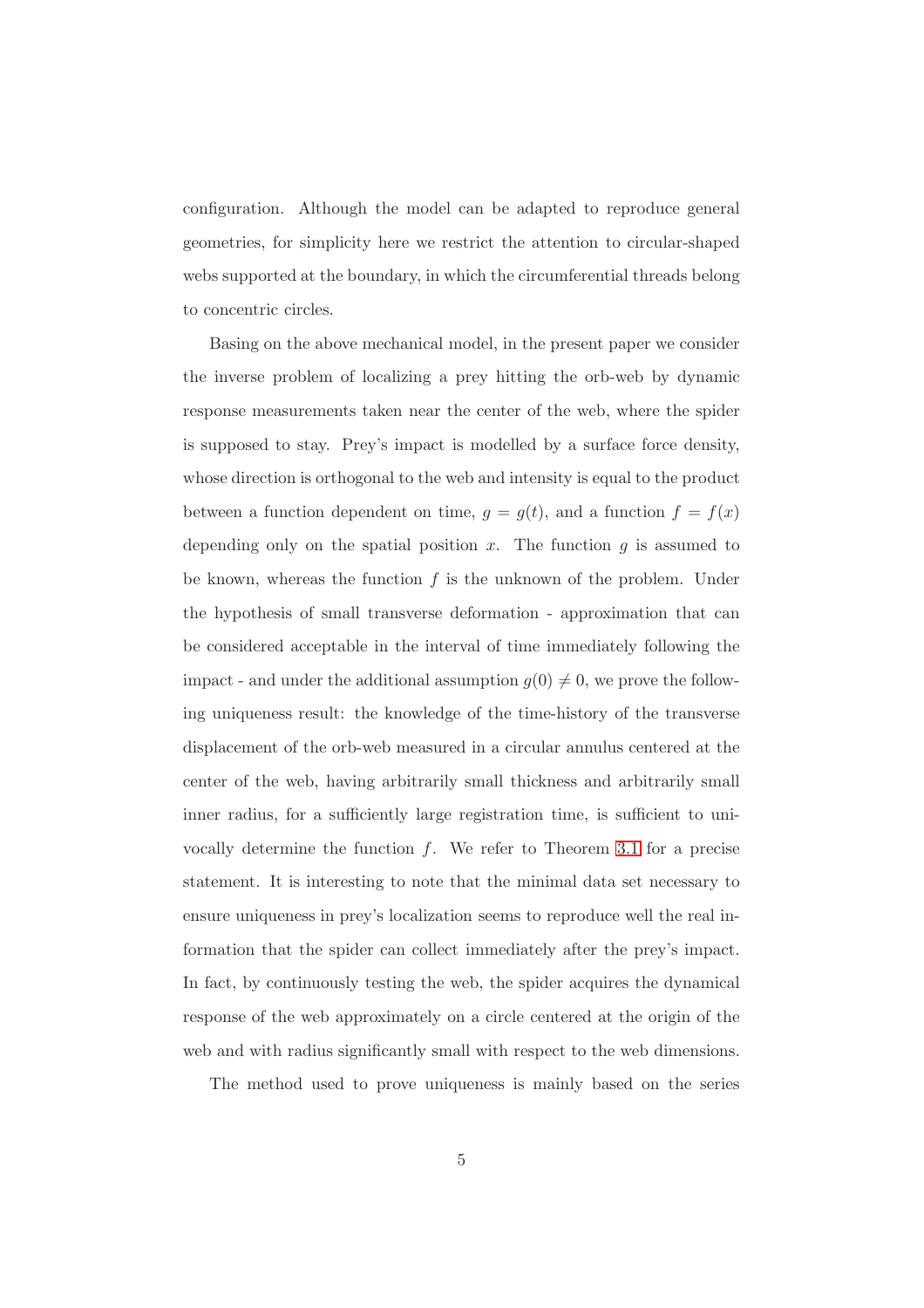representation of the dynamic response of the structure on its eigenfunction basis, and on the analysis of the almost periodic distribution that arises from it. This idea was firstly used by Kawano in [\[8\]](#page-30-5) to prove uniqueness in the determination of transverse loads in a vibrating rectangular elastic plate, and it was recently adapted by Kawano and Morassi [\[6\]](#page-29-2) to deal with the analogous inverse problem in multi-span beams and plates.

From the mathematical point of view, the inverse problem of determining sources in vibrating systems has been the subject of extensive investigation in the last two decades, and it is not easy to draw a complete bibliographic overview on the topic. Here, we limit ourselves to mention some contributions close to the problem under examination, from which the interested reader can certainly obtain more information. Yamamoto [\[20\]](#page-31-4) considered the inverse problem of determining the spatial component of a source term (e.g., analogous to our function  $f(x)$ ) in a hyperbolic equation with Laplacian spatial operator from the observation of the normal derivative of the solution on a portion of the supported boundary. For a sufficiently large observation time and basing on exact boundary controllability methodology, a stability estimate, a reconstruction formula and a Tikhonov regularization were provided. These results were also extended to more general hyperbolic equations, whose spatial second-order operator is given in divergence form with variable coefficients that, however, should satisfy some positivity conditions stricter than uniform ellipticity. Best possible conditional stability estimates for the inverse problem of determining point waves sources in hyperbolic equations with Laplacian spatial operator by lateral overdetermined observations were determined by Komornik and Yamamoto [\[10\]](#page-30-6).

As for internal measurements, it is worth to mention that Cheng, Ding and Yamamoto [\[2\]](#page-29-3) have proved a unique continuation result for the wave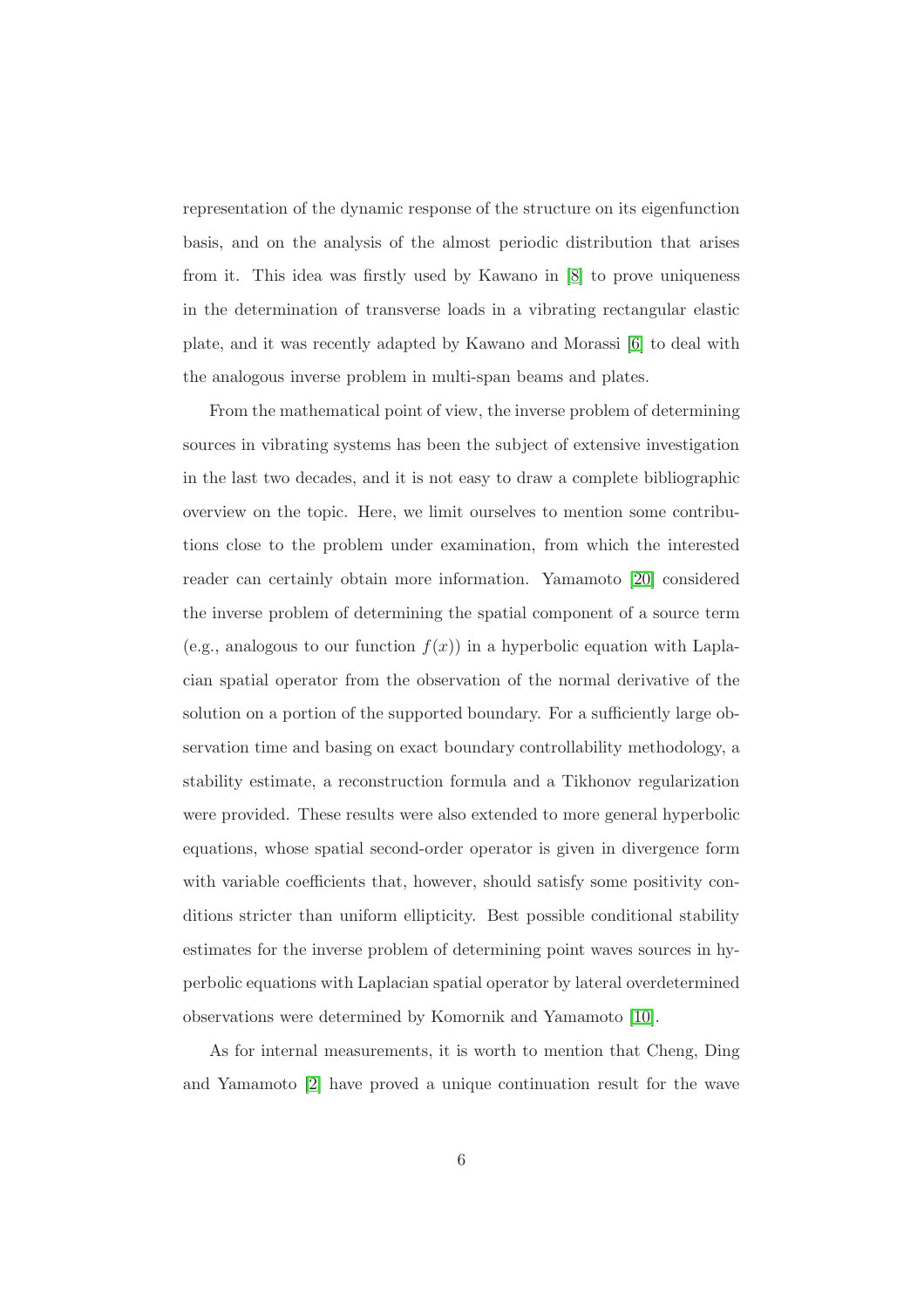equation in bounded domains  $\Omega \subset \mathbb{R}^n$ ,  $n \leq 3$  under homogeneous Dirichlet boundary conditions. Their result states that when the system starts from the rest and the loading has the form  $g(t)f(x)$ , with g and f regular enough, given any line segments  $\ell \subset L \subset \Omega$ , there exists  $T_0 > 0$ ,  $T_0$  only depending on  $\ell$  and  $L$ , such that if the solution u of the wave equation vanishes on  $\ell$ in the interval of time [0, T<sub>0</sub>], then  $f \equiv 0$  in  $\Omega$ .

From the above review it emerges that much of the theory developed in this area has been concerned with the source identification problem for homogeneous elastic membranes with hydrostatic pre-stress state. The spider orb-web model considered here does not fall within this class of membranes, since its geometry naturally provides for a peculiar fibrous structure having an intensification of the density of radial threads towards the center of the web. In particular, a singularity in the continuous model arises exactly at the center of the web, e.g., the stiffness and the inertia coefficient diverge at that point. In addition, the presence of the spider in the hub forced to include a not negligible point mass, of order of 50 times the entire mass of the web, at the center of the structure. As it will be shown in Section [4,](#page-14-0) these two peculiar features of the orb-web characterize the dynamic behavior of the whole structure.

The plan of the paper is as follows. In Section [2](#page-7-0) we introduce the continuous membrane model of spider orb-web. The formulation of the inverse problem and the main uniqueness result, Theorem [3.1,](#page-13-0) are presented in Section [3.](#page-12-0) Section [4](#page-14-0) is devoted to the analysis of the forced dynamic response of the orb-web via eigenfunction series representation. A proof of Theorem [3.1](#page-13-0) is presented in Section [5.](#page-24-0)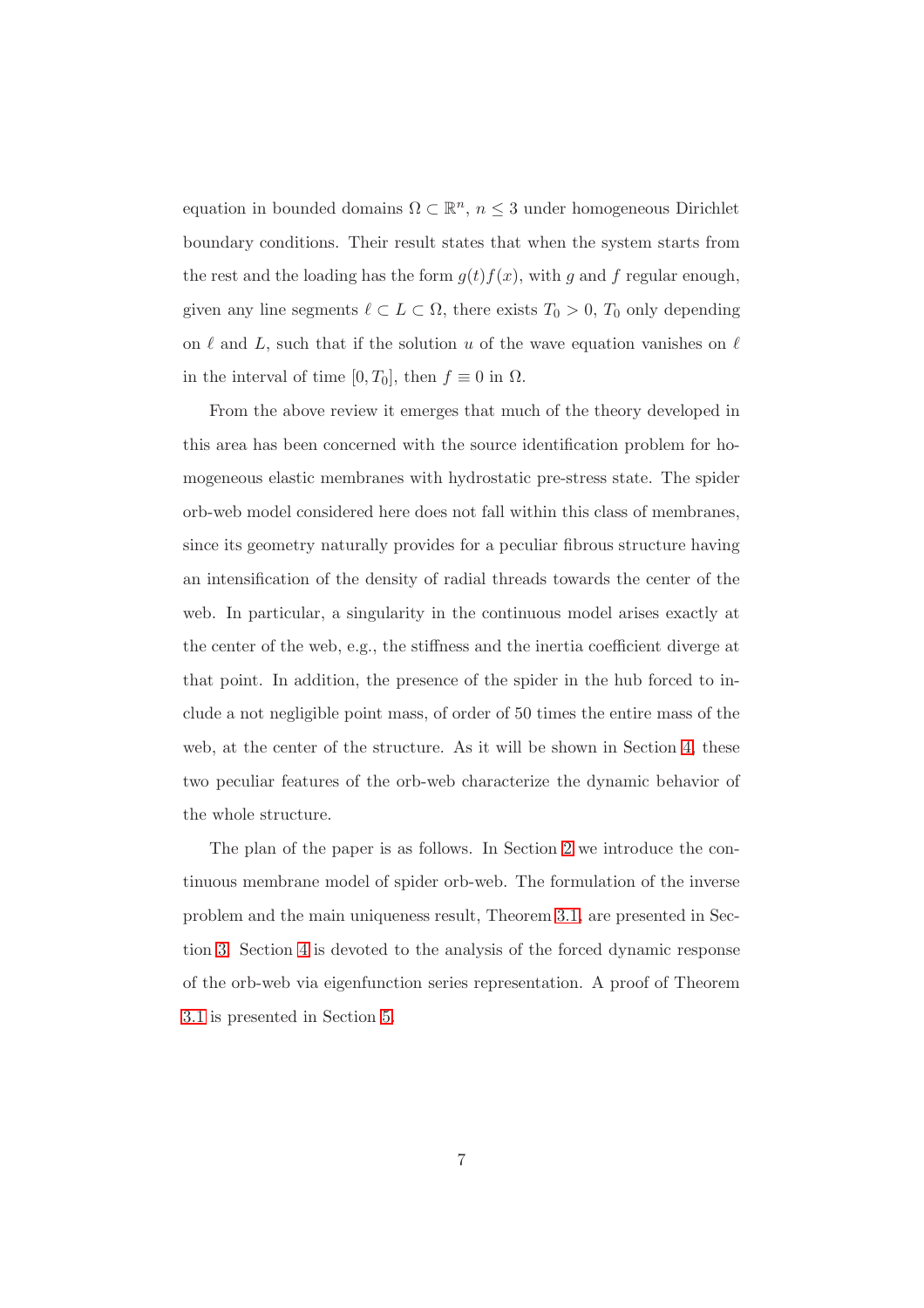## <span id="page-7-0"></span>2 An overview of a continuous membrane model of a spider orb-web

In this section we briefly recall the continuous membrane model introduced in [\[14\]](#page-30-4) for describing the small transverse deformation of a spider orb-web. We refer to the above mentioned paper for more details.

The spider orb-web is considered as a network formed by two intersecting families of threads which, in a referential configuration  $\mathcal{B}_{\mathcal{K}}$ , coincide with radial directions of a disk centered at the origin O of a Cartesian reference system (radial threads), and with coaxial circles centered at O (circumferential threads). No slippage between the threads belonging to the two families is allowed, and the threads are supposed to be close enough so that the cable net forms a continuous structured membrane, in which the two families of threads may be thought of as coordinate lines on the surface.

The referential placement of a point in the referential state  $\mathcal{B}_{\mathcal{K}}$  is denoted by

$$
\mathbf{X} = \mathbf{X}(\vartheta_1, \vartheta_2) = \vartheta_1(\cos \vartheta_2 \mathbf{E}_1 + \sin \vartheta_2 \mathbf{E}_2),\tag{2.1}
$$

where the polar coordinates are  $\vartheta_1 = \rho \in ]0, R]$ ,  $\vartheta_2 = \vartheta \in [0, 2\pi]$ , and  ${E_1, E_2, E_3 = E_1 \times E_2}$  is the canonical basis of  $\mathbb{R}^3$ , e.g.,  $E_i \cdot E_j = \delta_{ij}$ ,  $i, j = 1, 2, 3$ , where  $\cdot$  is the scalar product and  $\times$  is the vectorial product in  $\mathbb{R}^3$ .

The actual position x of a particle is given by

$$
\mathbf{x} = \mathbf{X} + \mathbf{u}, \quad \mathbf{u} = \sum_{\alpha=1}^{2} u^{\alpha} \mathbf{A}_{\alpha} + u^{3} \mathbf{A}_{3}, \tag{2.2}
$$

where  $\mathbf{u}: \mathcal{B}_{\mathcal{K}} \to \mathbb{R}^3$  is the displacement vector field and  $\mathbf{A}_{\alpha} = \frac{\partial \mathbf{X}}{\partial \theta_{\alpha}}$  $\frac{\partial \mathbf{X}}{\partial \vartheta_{\alpha}} = \mathbf{X}_{,\alpha},$  $\alpha = 1, 2, \mathbf{A}_3 = \mathbf{A}_1 \times \mathbf{A}_2 / |\mathbf{A}_1 \times \mathbf{A}_2|.$ 

Our analysis will be developed under the assumption of infinitesimal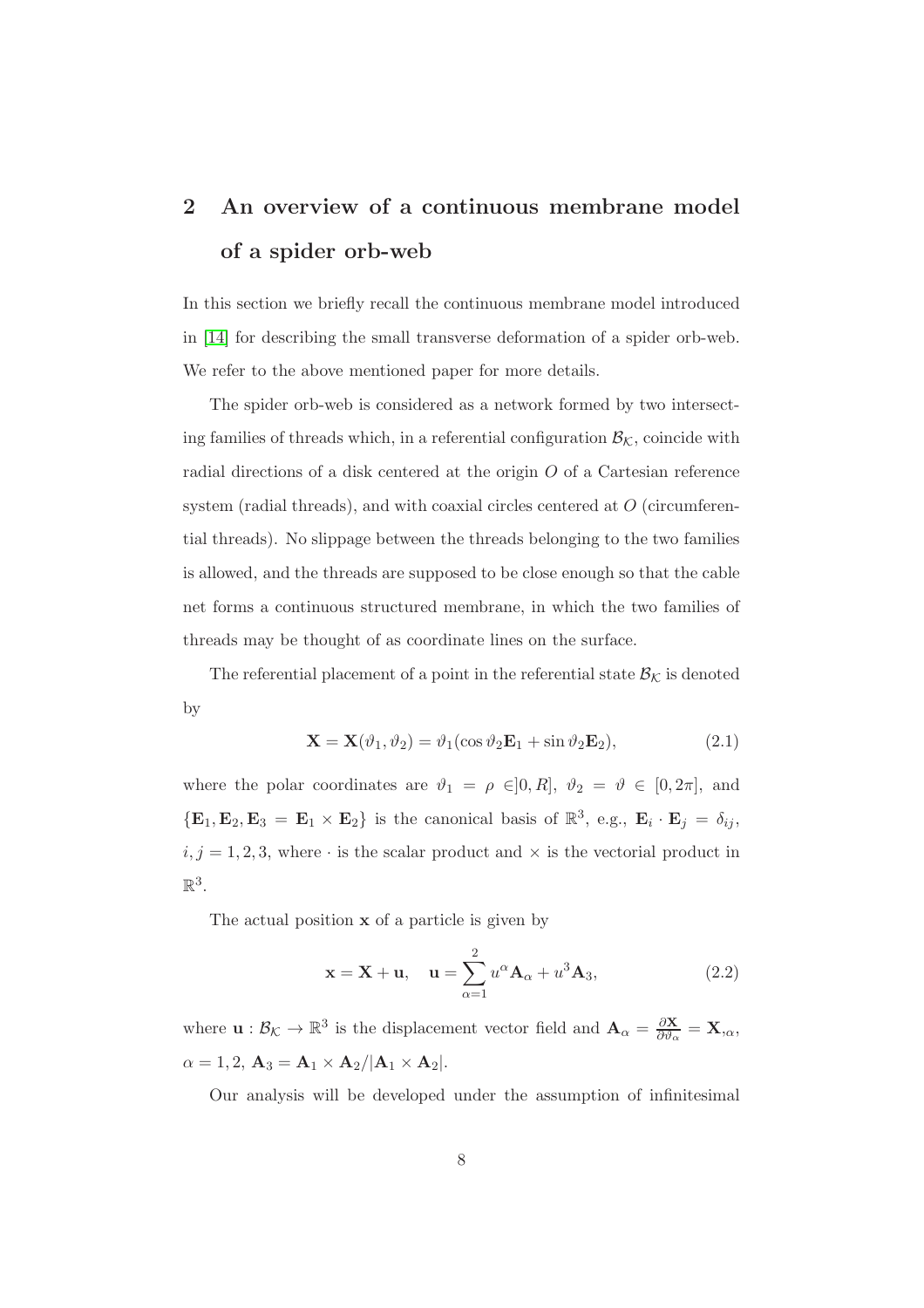deformations, that is, **u** and the gradient of **u**,  $\nabla$ **u** =  $\frac{\partial \mathbf{u}}{\partial \mathbf{X}}$  $\frac{\partial \mathbf{u}}{\partial \mathbf{X}}$ , are small, and high order quantities are neglected.

Concerning the contact actions inside the orb-web, we assume that the internal force on a material element taken along a coordinate line is a tensile force acting in the tangent plane to the membrane surface, and having direction coincident with the tangent to the other coordinate curve passing through that element. The controvariant components of the membrane stress tensor defined in the actual configuration  $\mathcal{B}$  are denoted by  $N^{\beta\alpha}$ , with  $N^{12} = N^{21} = 0$ . The equations of equilibrium can be obtained by imposing the balance of linear momentum for any portion of the actual configuration B, using Cauchy's Lemma and the Divergence Theorem. Under the assumption of smooth tensor and vector fields, we have

<span id="page-8-1"></span>
$$
\sum_{\alpha=1}^{2} N^{\gamma\alpha}|_{\alpha} + p^{\gamma} = 0, \quad \gamma = 1, 2, \quad \text{in } \mathcal{B}, \tag{2.3}
$$

<span id="page-8-0"></span>
$$
\sum_{\alpha,\beta=1}^{2} N^{\beta\alpha} b_{\beta\alpha} + p^3 = 0, \quad \text{in } \mathcal{B}, \tag{2.4}
$$

where

$$
N^{\gamma\alpha}|_{\alpha} = N^{\gamma\alpha}{}_{,\alpha} + \sum_{\delta=1}^{2} N^{\gamma\delta} \Gamma^{\alpha}_{\delta\alpha} + \sum_{\delta=1}^{2} N^{\delta\alpha} \Gamma^{\gamma}_{\delta\alpha},\tag{2.5}
$$

$$
\Gamma^{\gamma}_{\alpha\beta} = \mathbf{a}_{\alpha,\beta} \cdot \mathbf{a}^{\gamma}, \quad b_{\beta\alpha} = \sum_{\gamma=1}^{2} b_{\alpha}^{\gamma} a_{\gamma\beta}, \tag{2.6}
$$

$$
a_{\gamma\beta} = \mathbf{a}_{\gamma} \cdot \mathbf{a}_{\beta}, \quad b_{\alpha}^{\gamma} = -\mathbf{a}_{3,\alpha} \cdot \mathbf{a}^{\gamma}.
$$
 (2.7)

The vectors  $\mathbf{a}_{\alpha}$ ,  $\alpha = 1, 2$ , are defined as  $\mathbf{a}_{\alpha} = \frac{\partial \mathbf{x}}{\partial \theta^{\alpha}}$  and  $\mathbf{p} = \sum_{\alpha=1}^{2} p^{\alpha} \mathbf{a}_{\alpha} + p^{\beta} \mathbf{a}_{\alpha}$  $p^3$ **a**<sub>3</sub> is the continuous surface force density field acting on the deformed membrane, inertia forces included. Moreover,  $\mathbf{a}_3 = \mathbf{a}_1 \times \mathbf{a}_2/|\mathbf{a}_1 \times \mathbf{a}_2|$  and  $\mathbf{a}_{\alpha,\beta} = \frac{\partial \mathbf{a}_{\alpha}}{\partial \theta^{\beta}}, \ \alpha, \beta = 1, 2, \ \mathbf{a}_{3,\alpha} = \frac{\partial \mathbf{a}_{3}}{\partial \theta^{\alpha}}, \ \alpha = 1, 2.$  Hereinafter, the contravariant basis  $\{a^1, a^2, a^3\}$  in a point of  $\beta$  is defined as  $a^{\alpha} \cdot a_{\beta} = \delta_{\beta}^{\alpha}, a^3 = a_3$ , where  $\delta^\alpha_\beta$  is the Kronecker symbol.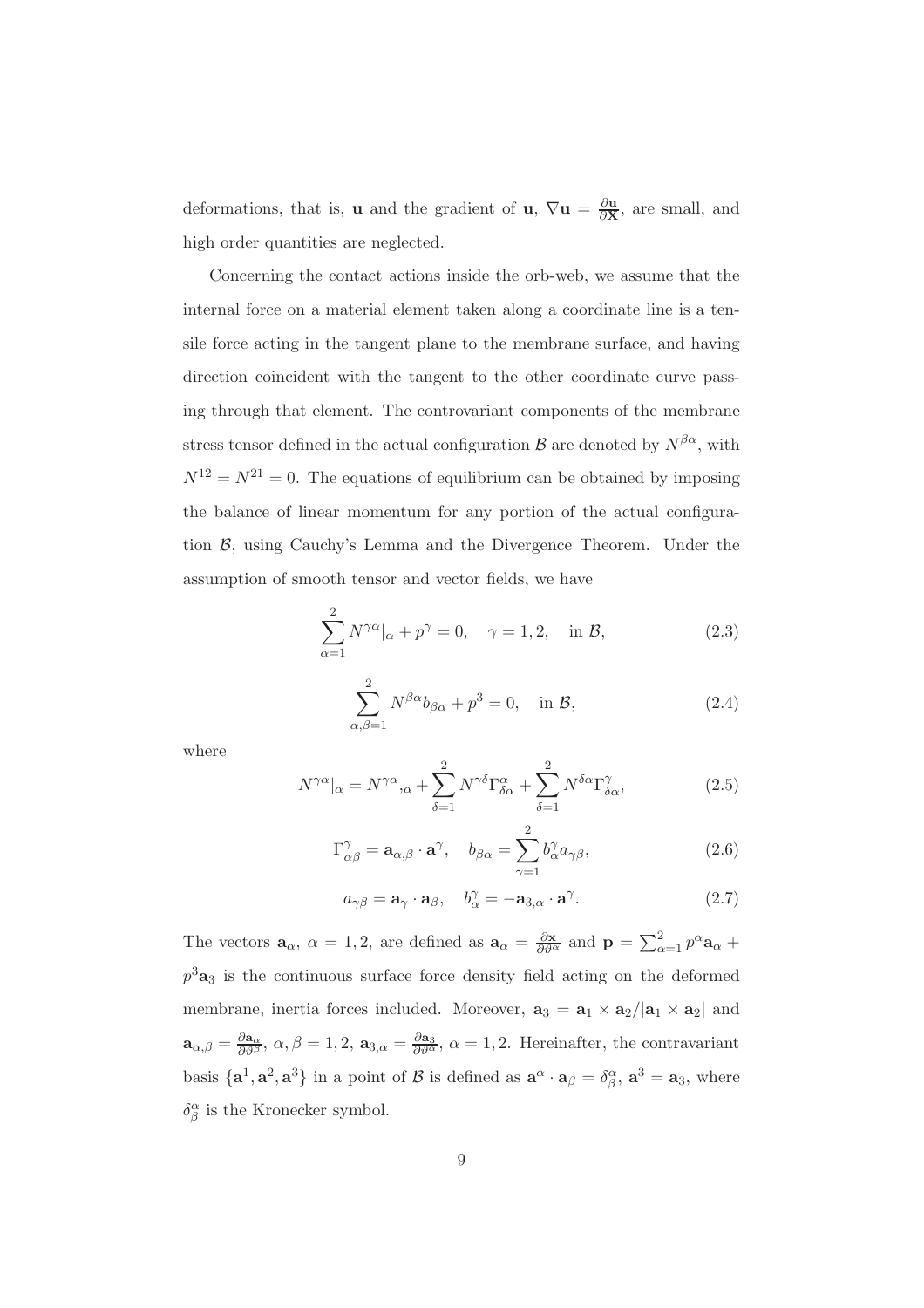The threads have vanishing shear/bending rigidity, and the magnitude of the tensile force acting on the threads of the  $\alpha$ -family is assumed to depend on the initial tensile pre-stress and on the elongation in the direction of the  $\alpha$  coordinate curve only. In case of linearly elastic material, the no-vanishing membrane stress components in  $\beta$  are given by

<span id="page-9-1"></span>
$$
N^{11} = d_1(\overline{T}_1 + \mathcal{A}_1 E_1 \epsilon_1) \frac{|a^{11}|^{\frac{1}{2}}}{|a_{11}|^{\frac{1}{2}}},
$$
\n(2.8)

<span id="page-9-2"></span>
$$
N^{22} = d_2(\overline{T}_2 + \mathcal{A}_2 E_2 \epsilon_2) \frac{|a^{22}|^{\frac{1}{2}}}{|a_{22}|^{\frac{1}{2}}},
$$
\n(2.9)

where  $A_{\alpha}$  is the area of the cross-section of a single thread belonging to the  $\alpha$ th family and  $E_{\alpha} > 0$  is the Young's modulus of the material. The quantity  $\epsilon_{\alpha}$  is the elongation measure of the threads belonging to the  $\alpha$ th family:

$$
\epsilon_{\alpha} = \frac{u_{\alpha}|_{\alpha}}{A_{\alpha\alpha}}, \quad \alpha = 1, 2,
$$
\n(2.10)

where  $A_{\alpha\alpha} = \mathbf{A}_{\alpha} \cdot \mathbf{A}_{\alpha}$  and  $u_{\alpha}|_{\alpha} = u_{\alpha,\alpha} - \sum_{\delta=1}^2 \overline{\Gamma}^{\delta}_{\alpha\alpha} u_{\delta}, \ \alpha = 1,2, \ \overline{\Gamma}^{\delta}_{\alpha\alpha} =$  $\mathbf{A}_{\alpha,\beta} \cdot \mathbf{A}^{\delta}$  being the Christoffel symbols defined on  $\mathcal{B}_{\mathcal{K}}$ . Moreover,  $\overline{T}_{\alpha} > 0$ is the tensile pre-stress force acting on a single thread belonging to the ath coordinate curve in the referential configuration  $\mathcal{B}_{\mathcal{K}}$ . The quantity  $d_{\alpha}$ expresses the number of threads per unit length crossing the coordinate curve  $\vartheta_{\alpha} = const$  in B and having direction coinciding with the vector  $a_{\alpha}$ ,  $\alpha = 1, 2$ . Hereinafter, the radial and the circumferential threads in  $\mathcal{B}_{\mathcal{K}}$ are assumed to be equally spaced both in the plane angle  $2\pi$  and along the radial direction, respectively, e.g.,  $\overline{d}_1 = \frac{C_\rho}{a}$  $\frac{\partial \rho}{\partial \rho}$  and  $d_2 = C_{\vartheta}$ , where the two positive constants  $C_{\rho}$ ,  $C_{\vartheta}$  are the number of radial threads per unit plane angle and the number of circumferential threads per unit length along the radial direction, respectively. Within the approximation of infinitesimal deformation, it it possible to prove that

<span id="page-9-0"></span>
$$
d_1 = \overline{d}_1 \left( 1 - \left( u^2_{\ \, ,2} + \frac{u^1}{\rho} \right) \right),\tag{2.11}
$$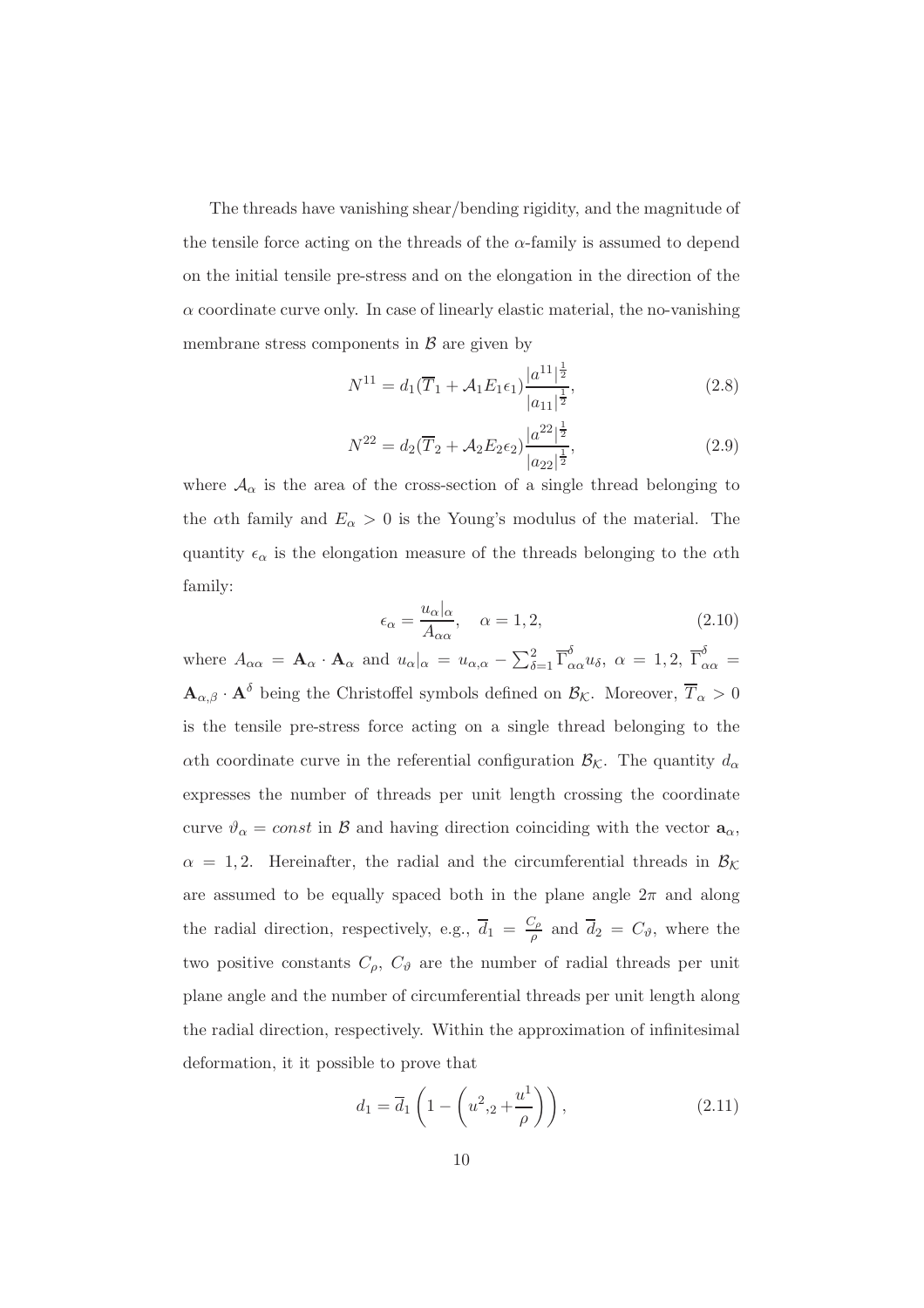<span id="page-10-0"></span>
$$
d_2 = \overline{d}_2 \left( 1 - u^1_{1,1} \right). \tag{2.12}
$$

By inserting  $(2.11)$ ,  $(2.12)$  in  $(2.8)$ ,  $(2.9)$ , and neglecting higher order terms, we obtain the linearized constitutive equations of the membrane stresses

<span id="page-10-1"></span>
$$
N^{11} = \overline{d}_1 \overline{T}_1 - \overline{d}_1 \overline{T}_1 \left( 2u^1_{1,1} + u^2_{1,2} + \frac{u^1}{\rho} \right) + \overline{d}_1 \mathcal{A}_1 E_1 u_{1,1} , \qquad (2.13)
$$

<span id="page-10-2"></span>
$$
N^{22} = \frac{\overline{d}_2 \overline{T}_2}{\rho^2} - \frac{\overline{d}_2 \overline{T}_2}{\rho^2} \left( u^1_{1,1} + 2u^2_{1,2} + 2\frac{u^1}{\rho} \right) + \frac{\overline{d}_2 \mathcal{A}_2 E_2(u_2, 2 + \rho u_1)}{\rho^4}.
$$
 (2.14)

We conclude this section with a comment on a key aspect of the model, namely the definition of the pre-stress state of the orb web. We first notice that the expressions of the membrane stresses  $(2.13)$ ,  $(2.14)$  reduce to prestress acting on the referential configuration  $B_K$  for vanishing displacement field. More precisely, since the entries of the second fundamental form of the web surface,  $\overline{b}_{\beta\alpha}$ 's, evaluated on  $\mathcal{B}_{\mathcal{K}}$  vanish, and the loads are absent, the equilibrium equation [\(2.4\)](#page-8-0) is identically satisfied, and equations [\(2.3\)](#page-8-1) imply

<span id="page-10-3"></span>
$$
\overline{T}_{\vartheta} = \overline{T}_{\vartheta}(\rho), \quad \overline{T}_{\rho,\rho} = \xi \overline{T}_{\vartheta}(\rho), \tag{2.15}
$$

with  $\xi = \frac{C_{\vartheta}}{C_{\tau}}$  $\frac{C_{\vartheta}}{C_{\rho}}$ , where we have defined  $T_{\rho} = T_1, T_{\vartheta} = T_2$ . Hereinafter, we assume

$$
\overline{T}_{\rho}(\rho,\vartheta)|_{\rho=R} = \sigma = constant > 0 \qquad (2.16)
$$

and, by symmetry,

$$
\overline{T}_{\rho} = \overline{T}_{\rho}(\rho). \tag{2.17}
$$

Now, we recall that the analysis of the initial pre-stress is strictly connected with the process followed by spiders in creating their webs, see [\[14\]](#page-30-4) for details. In brief, in the first stage of orb web construction, the web configuration is called unfinished web, and the experimental observations by Wirth and Barth [\[19\]](#page-31-5) support the hypothesis of proportionality between the circumferential,  $\overline{T}_{\vartheta}$ , and radial,  $\overline{T}_{\rho}$ , pre-stress, namely  $\overline{T}_{\vartheta}(\rho) = k \overline{T}_{\rho}(\rho)$ , with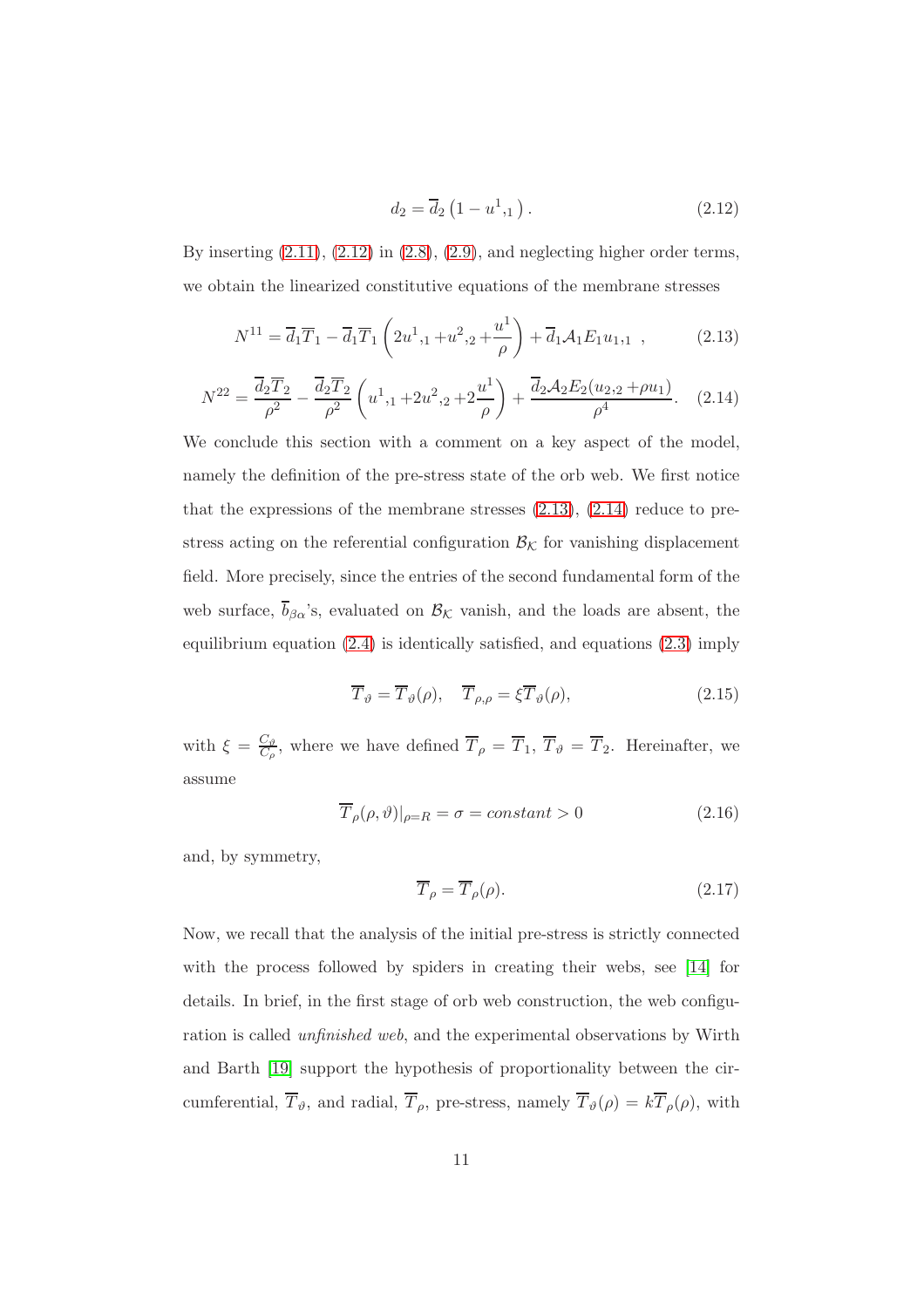$k > 0$  constant. Assuming axially-symmetric referential configuration and writing the equilibrium equations on  $\mathcal{B}_{\mathcal{K}}$ , we obtain

$$
\overline{T}_{\rho}(\rho) = \widehat{T} \exp(k\xi\rho), \quad \rho \in [0, R], \tag{2.18}
$$

where the radial tensile pre-stress at the center of the web,  $\hat{T}$ , is strictly positive.

In this paper we shall be concerned with the subsequent stage of the orbweb, the so-called *finished web*, which is obtained by the spider by removing the auxiliary spiral and replacing it by the catching - or sticky - spiral, which represent the final configuration of the orb-web for prey catching. Uniform tensile pre-stress in the circumferential threads of the finished web can be assumed in this stage (see [\[14\]](#page-30-4)), namely

<span id="page-11-0"></span>
$$
\overline{T}_{\vartheta}(\rho) = \mathcal{T} = constant > 0, \quad \rho \in [0, R], \tag{2.19}
$$

which implies

<span id="page-11-1"></span>
$$
\overline{T}_{\rho}(\rho) = \widehat{T} + \xi \mathcal{T} \rho, \tag{2.20}
$$

where  $\widehat{T} > 0$ .

We are now in position to write the equations governing the infinitesimal transverse forced vibrations of the finished orb-web, supported at the boundary  $\rho = R$  and with a point mass M attached at  $\rho = 0$  to model the presence of the spider. Here, it is implicitly assumed that the effect of the spider on the stiffness properties of the orb-web is negligible.

By replacing the expressions [\(2.8\)](#page-9-1), [\(2.9\)](#page-9-2) in equation [\(2.4\)](#page-8-0), after linearization, we obtain the differential equation governing the motion  $U = u^3(\rho, \vartheta, t)$ of the membrane:

$$
\frac{C_{\rho}}{\rho} \overline{T}_{\rho} U_{,\rho\rho} + C_{\vartheta} \frac{\overline{T}_{\vartheta}}{\rho^{2}} (U_{,\vartheta\vartheta} + \rho U_{,\rho}) - \widetilde{\gamma}(\rho) U_{,tt} = -F(\rho, \vartheta, t), \qquad (2.21)
$$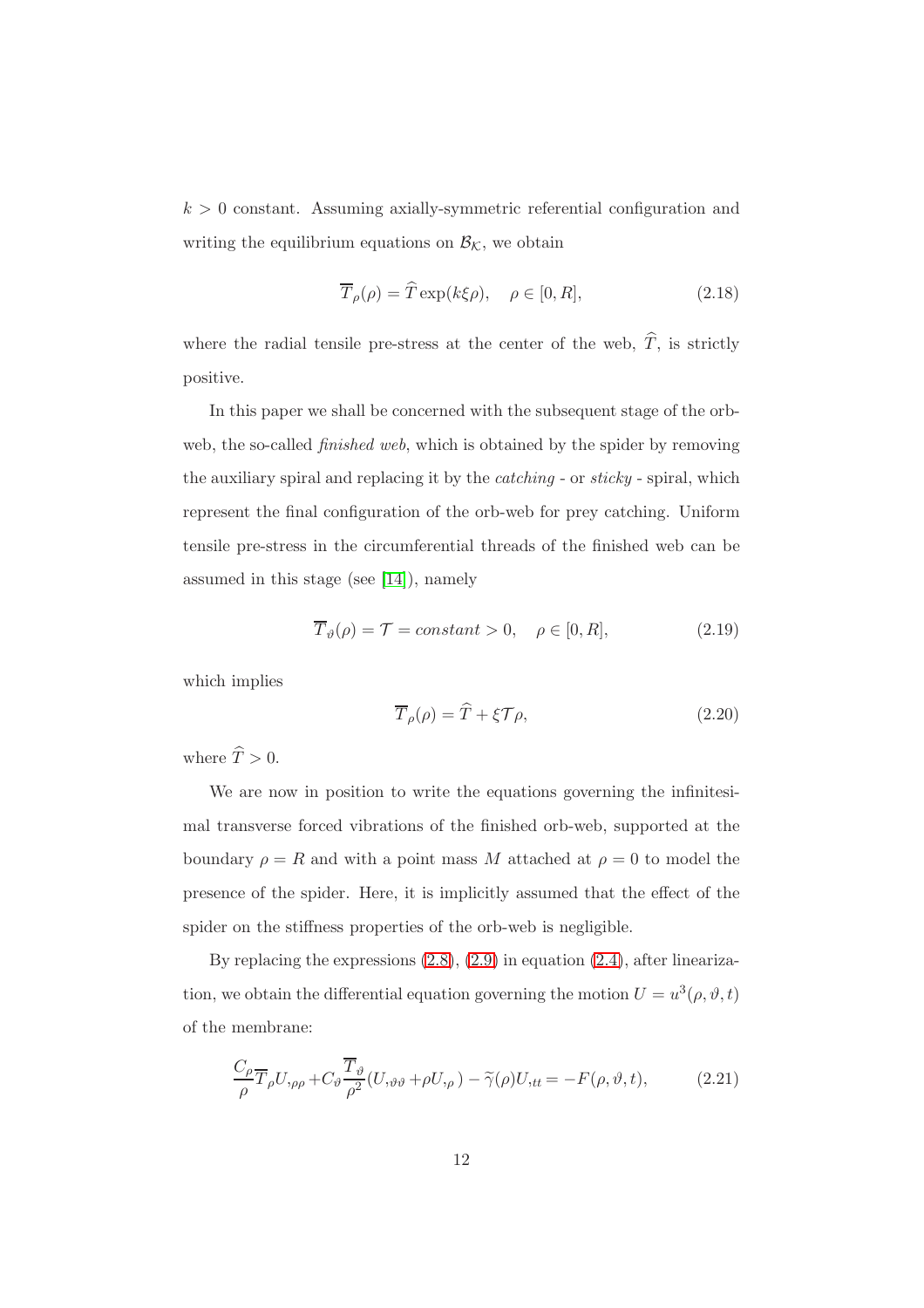for every  $(\vartheta, \rho, t) \in [0, 2\pi] \times ]0, R[\times]0, T_0[$ , with  $T_0 > 0$ . In the above equation, the surface mass density  $\tilde{\gamma}$  is given by

$$
\widetilde{\gamma} = \frac{C_{\rho}}{\rho} m_{\rho} + C_{\vartheta} m_{\vartheta},\tag{2.22}
$$

where  $m_{\rho} = constant > 0$  and  $m_{\vartheta} = constant > 0$  is the mass density per unit length of the radial and circumferential threads, respectively. The function  $F = F(\rho, \vartheta, t)$  is the transverse force density per unit area, and the pre-stress tensile state is assumed to satisfy [\(2.19\)](#page-11-0), [\(2.20\)](#page-11-1).

The boundary condition on the external support is

$$
U(\rho, \vartheta, t)|_{\rho=R} = 0, \quad (\vartheta, t) \in [0, 2\pi] \times [0, T_0], \tag{2.23}
$$

whereas at  $\rho = 0$  we provisionally require that U, the first order partial derivatives of  $U$ , and  $U_{tt}$  are bounded. To complete the mathematical description of the model, we shall impose the equilibrium of the out-ofplane components of forces acting on the small disc  $B_{\epsilon}$ ,  $B_{\epsilon} = \{(\rho, \vartheta)| \rho \leq \epsilon\}$  $\epsilon, \ \vartheta \in [0, 2\pi) \subset \mathcal{B}_{\mathcal{K}}$ , centered at the origin O and with radius  $\epsilon$ , for every  $\epsilon$  small enough. Under our assumptions, we have

$$
\int_{\partial B_{\epsilon}} \frac{C_{\rho}}{\rho} \overline{T}_{\rho} U_{,\rho} dS = \int_{B_{\epsilon}} \widetilde{\gamma} U_{,tt} dA + MU_{,tt} (\rho = 0, t), \tag{2.24}
$$

that is, taking the limit as  $\epsilon \to 0$ ,

<span id="page-12-1"></span>
$$
C_{\rho}\overline{T}_{\rho}(0)\lim_{\epsilon \to 0} \int_0^{2\pi} U_{,\rho}(\rho = \epsilon, \vartheta, t) d\vartheta = MU_{,tt}(\rho = 0, t), \qquad (2.25)
$$

<span id="page-12-0"></span>for every  $t \in (0, T_0)$ .

#### 3 Inverse problem and main result

Let us consider the infinitesimal transverse vibration  $U = U(\rho, \vartheta, t)$  of the finished spider orb-web under the external transverse force  $F = F(\rho, \vartheta, t)$ .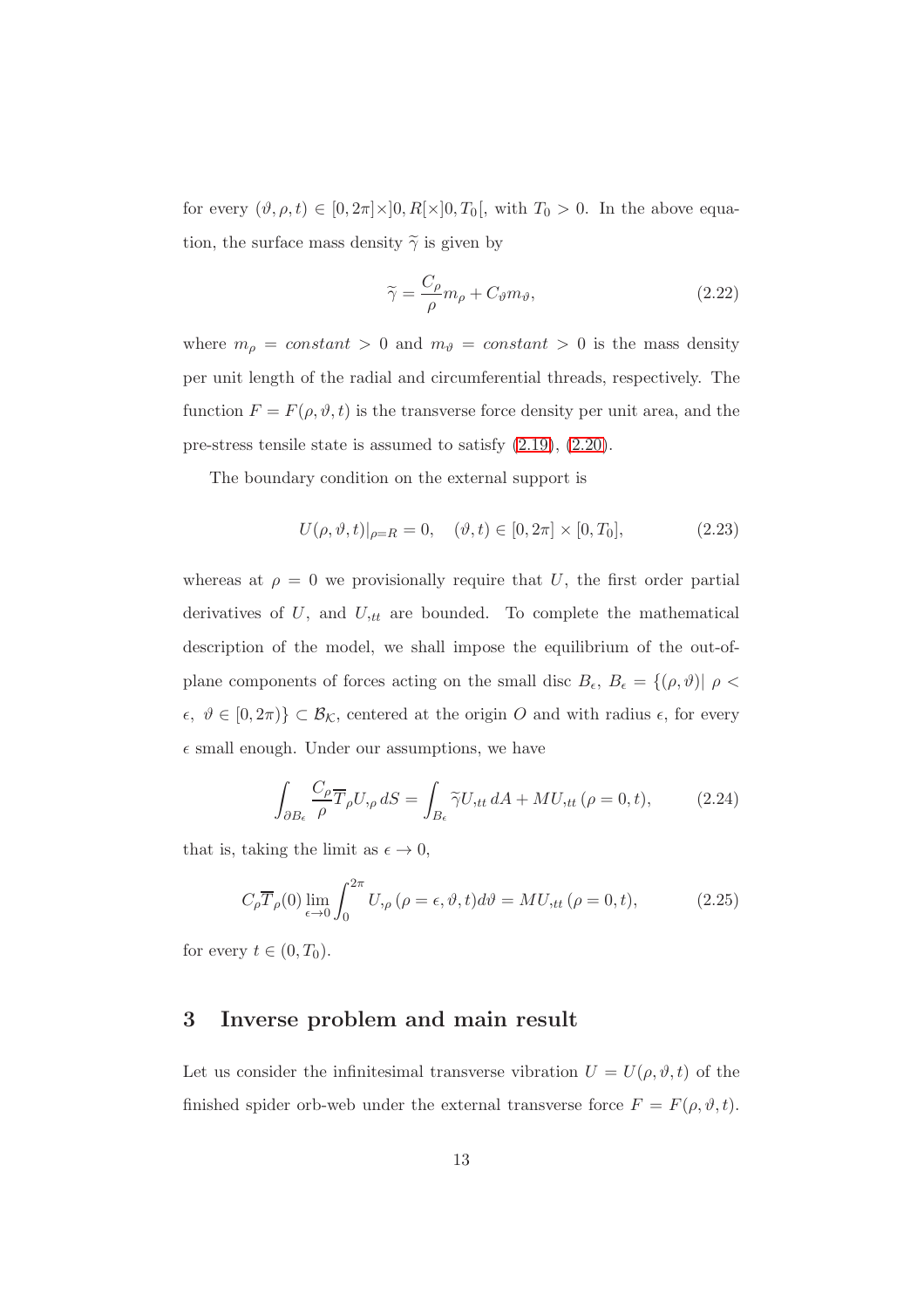The orb-web domain is a disk  $B_R$  of radius R centered at the origin O of a Cartesian-coordinate system of the plane. The boundary  $\rho = R$  is supported and a concentrated mass  $M > 0$  is attached at O. Under the hypotheses and notation of Section [2,](#page-7-0) and assuming

<span id="page-13-1"></span>
$$
F(\rho, \vartheta, t) = g(t)f(\rho, \vartheta), \quad (\rho, \vartheta, t) \in [0, R] \times [0, 2\pi] \times [0, T_0], \tag{3.1}
$$

the motion  $U = U(\rho, \vartheta, t)$  of the orb-web is governed by the following boundary value problem with initial data:

$$
\begin{cases}\n\frac{C_{\rho}}{\rho} \overline{T}_{\rho} U_{,\rho\rho} + C_{\vartheta} \frac{\overline{T}_{\vartheta}}{\rho^{2}} (U_{,\vartheta\vartheta} + \rho U_{,\rho}) - \widetilde{\gamma}(\rho) U_{,tt} = -g(t) f(\rho, \vartheta), \\
(\rho, \vartheta, t) \in ]0, R[ \times [0, 2\pi] \times ]0, T_{0} \tag{3.2} \\
U(\rho, \vartheta, t)|_{\rho=R} = 0, \quad t \in [0, T_{0}], \\
C_{\rho} \overline{T}_{\rho}(0) \lim_{\epsilon \to 0} \int_{0}^{2\pi} U_{,\rho} (\rho = \epsilon, \vartheta, t) d\vartheta = MU_{,tt} (\rho = 0, t), \quad t \in ]0, T_{0} \tag{3.3} \\
U(\rho, \vartheta, t)|_{t=0} = 0, \quad U_{,t} (\rho, \vartheta, t)|_{t=0} = 0, \quad (\rho, \vartheta) \in ]0, R[ \times [0, 2\pi], \quad (3.5) \\
\text{where } U, \text{ the first order partial derivatives of } U, \text{ and } U_{,tt} \text{ are bounded at } \vartheta \text{ is the same.} \n\end{cases}
$$

 $\rho = 0.$ 

Concerning the direct problem [\(3.2\)](#page-13-1)–[\(3.5\)](#page-13-1), if  $g \in C^1([0, T_0])$  and  $f \in$  $L^2(B_R)$ , then there exists a unique solution  $U \in C^1([0, T_0], L^2(B_R))$  to  $(3.2)$ - $(3.5).$  $(3.5).$ 

Our main result on the determination of the source  $f = f(\rho, \vartheta)$  from measurements of the dynamic response of the finished spider orb-web is the following uniqueness theorem.

<span id="page-13-0"></span>**Theorem 3.1.** For a given  $g \in C^1([0,T_0])$ , with  $g(0) \neq 0$ , let  $U_{f_1}$ ,  $U_{f_2}$  be the solution to [\(3.2\)](#page-13-1)–[\(3.5\)](#page-13-1) corresponding to the distributed force field  $f_1 \in$  $L^2(B_R)$ ,  $f_2 \in L^2(B_R)$ , respectively. Then, the existence of any set of the type  $\omega = \vert \rho - \epsilon, \rho + \epsilon \vert \times [0, 2\pi] \times [0, \tau_0[, 0 < \tau_0 < T_0, 0 < \epsilon < \rho < \frac{R}{2}$ , so that  $U_{f_1}(t, \rho, \theta) = U_{f_2}(t, \rho, \theta)$  in  $\omega$ , implies that  $f_1 \equiv f_2$  in  $B_R$ .

The proof of Theorem [3.1](#page-13-0) is given in Section [5.](#page-24-0)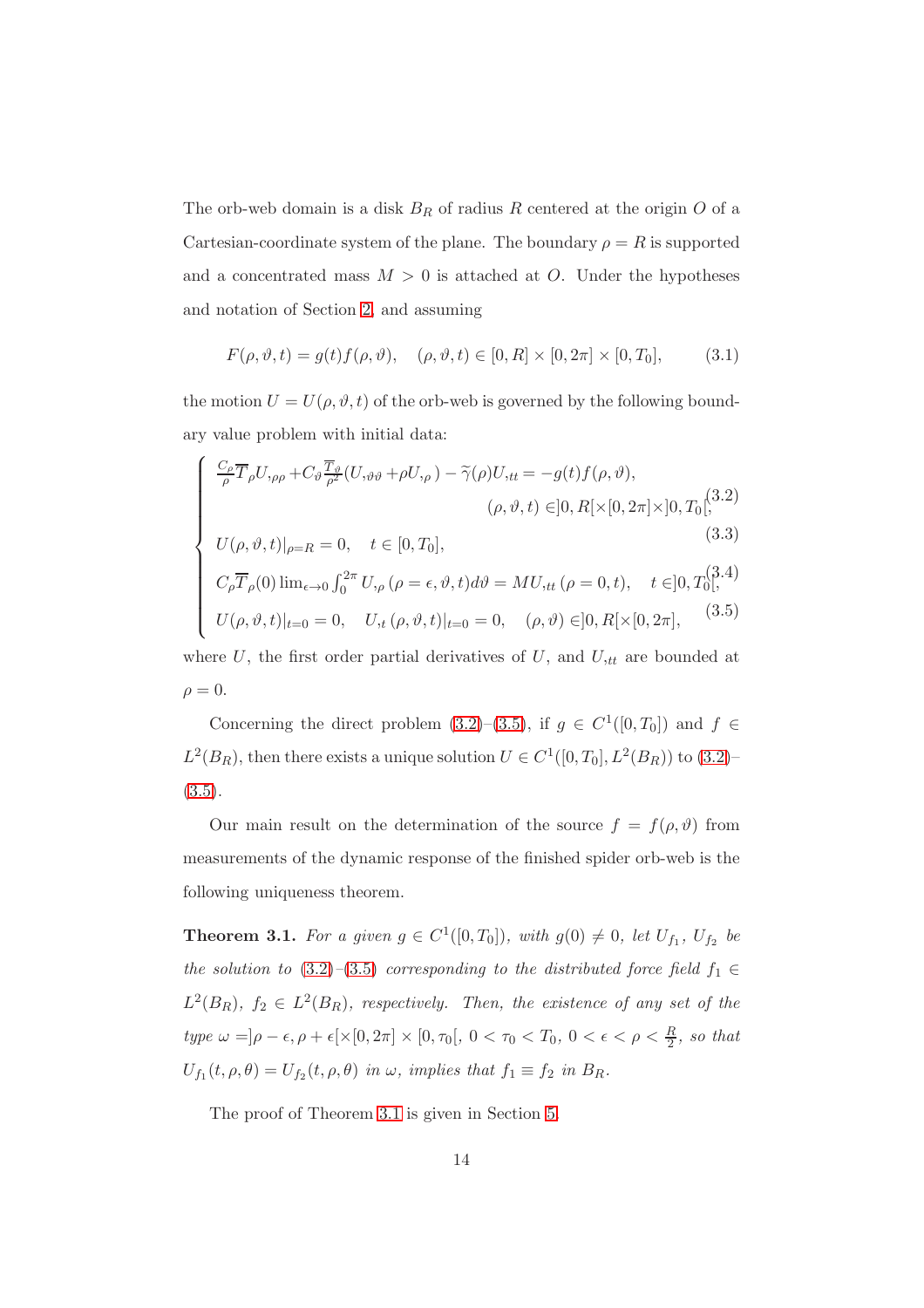## <span id="page-14-0"></span>4 Forced dynamic response of the orb-web

Our proof of the uniqueness theorem strongly relies on the series representation of the solution to  $(3.2)$ – $(3.5)$  in terms of the eigensolutions of the orb-web. Therefore, the present section is mainly devoted to the study of the free vibration problem of the system.

#### 4.1 Eigenvalue problem

Setting in [\(3.2\)](#page-13-1), with  $f \equiv 0$ ,

$$
U(\rho, \vartheta, t) = w(\rho, \vartheta)y(t), \qquad (4.1)
$$

we can separate the spatial variables  $(\rho, \vartheta)$  from the time variable t, obtaining

<span id="page-14-2"></span>
$$
y'' + \lambda y = 0, \quad t > 0,
$$
\n
$$
(4.2)
$$

and

<span id="page-14-1"></span>
$$
\frac{C_{\rho}}{\rho} \overline{T}_{\rho} w_{,\rho\rho} + C_{\vartheta} \frac{\overline{T}_{\vartheta}}{\rho^{2}} (w_{,\vartheta\vartheta} + \rho w_{,\rho}) + \lambda \widetilde{\gamma}(\rho) w = 0, \quad (\rho, \vartheta) \in ]0, R[ \times [0, 2\pi],
$$
\n(4.3)

where  $\lambda \in \mathbb{R}^+$  is the eigenvalue and w the corresponding eigenfunction. We look for a non-trivial solution to [\(4.3\)](#page-14-1) of the form

$$
w(\rho, \vartheta) = u(\rho)\Theta(\vartheta). \tag{4.4}
$$

Since w is a periodic function of  $\vartheta$ , we infer the following eigenvalue problem for  $\Theta(\vartheta)$ :

$$
\begin{cases}\n\Theta'' + \nu^2 \Theta = 0, & \vartheta \in ]0, 2\pi[, \\
\Theta(\Theta) = \Theta(2\pi) & (4.6)\n\end{cases}
$$

$$
\begin{cases}\n\Theta(0) = \Theta(2\pi), \n\Theta'(0) = \Theta'(2\pi),\n\end{cases}
$$
\n(4.6)

$$
\Theta'(0) = \Theta'(2\pi),\tag{4.7}
$$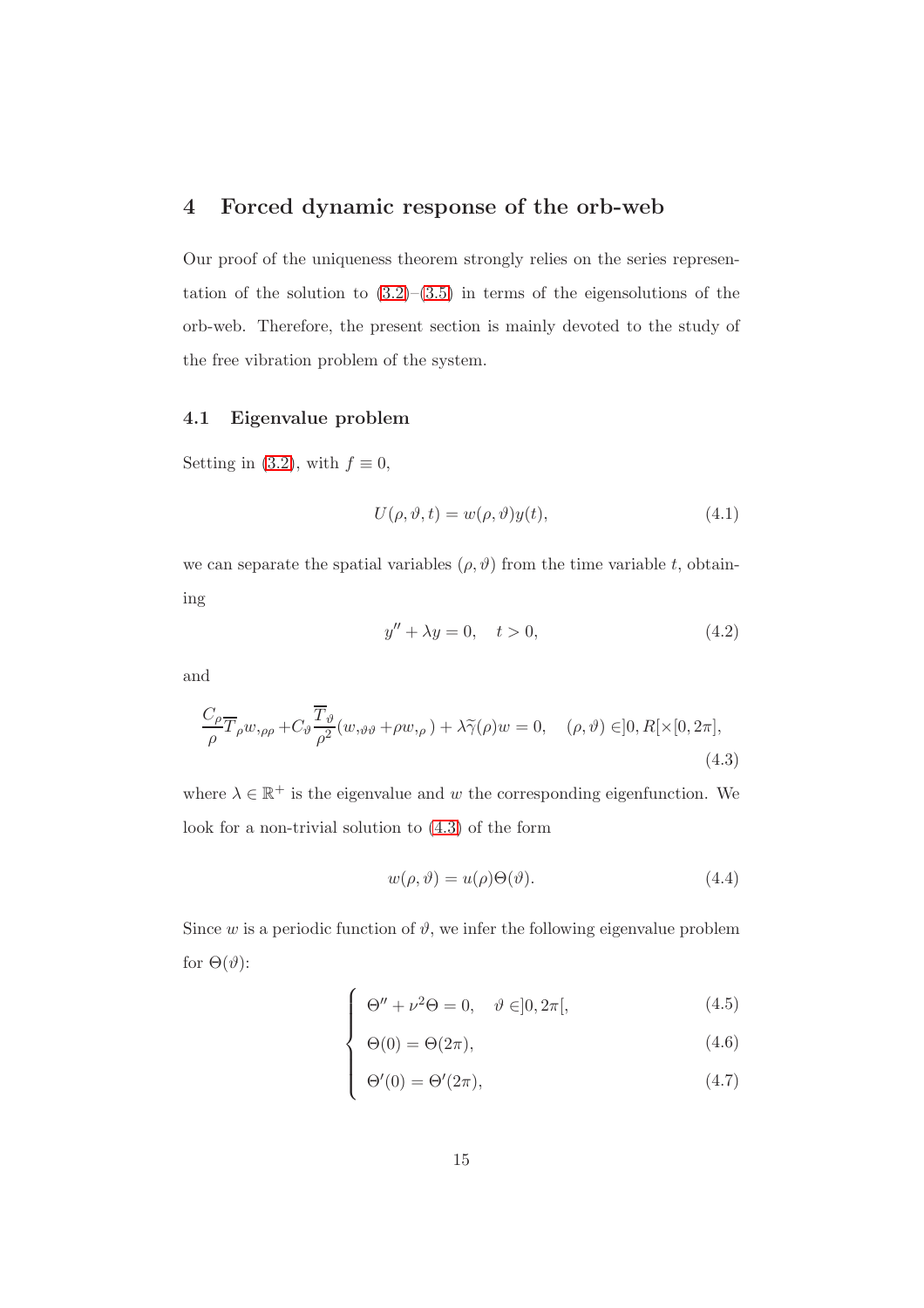which admits the infinite sequence of eigenpairs

$$
\nu_n^2 = n^2, \quad \Theta^{(n)}(\vartheta) = A_n \cos(n\vartheta) + B_n \sin(n\vartheta), \quad n = 0, 1, 2, \dots \tag{4.8}
$$

Recalling [\(2.15\)](#page-10-3), if  $n = 0$ , then  $\Theta^{(0)}(\vartheta) = constant \neq 0$ , and we have the classical Sturm-Liouville equation

<span id="page-15-0"></span>
$$
(C_{\rho}\overline{T}_{\rho}u^{(0)'}')' + \lambda^{(0)}\gamma u^{(0)} = 0, \quad \rho \in (0, R), \tag{4.9}
$$

where

$$
\gamma \equiv \rho \tilde{\gamma} = C_{\rho} m_{\rho} + \rho C_{\vartheta} m_{\vartheta}.
$$
\n(4.10)

In this case, the corresponding eigenfunctions  $w^{(0)}$  are axially-symmetric functions.

If  $n \geq 1$ , then a Coulomb-like singularity appears at  $\rho = 0$ :

<span id="page-15-1"></span>
$$
(C_{\rho}\overline{T}_{\rho}u^{(n)'}')' + \lambda^{(n)}\gamma u^{(n)} = n^2 \frac{C_{\vartheta}\overline{T}_{\vartheta}}{\rho}u^{(n)}, \quad \rho \in ]0, R[.
$$
 (4.11)

The eigenvalue problem is completed by assigning the boundary conditions to the equations [\(4.9\)](#page-15-0)  $(n = 0)$  and [\(4.11\)](#page-15-1)  $(n \ge 1)$ . At  $\rho = R$ , the boundary is supported and then

$$
u^{(n)}(R) = 0, \quad n \ge 0. \tag{4.12}
$$

To derive the boundary condition at  $\rho = 0$ , let us use the dynamic equilib-rium equation [\(2.25\)](#page-12-1). Replacing  $U = w^{(n)}(\rho, \vartheta) y(t)$  in (2.25), with  $w^{(n)} =$  $u^{(n)}\Theta^{(n)}$ ,  $n \geq 0$ , using [\(4.2\)](#page-14-2) and assuming  $u^{(n)}(0)$ ,  $u^{(n)'}(0)$  bounded, we have

$$
C_{\rho} \overline{T}_{\rho}(0) u^{(n)'}(0) \int_0^{2\pi} \Theta^{(n)}(\vartheta) d\vartheta = -M w^{(n)}(\rho = 0) \lambda^{(n)}, \qquad (4.13)
$$

Now, we can distinguish two cases.

Case i)  $n \ge 1$ . Then  $\int_0^{2\pi} \Theta^{(n)}(\theta) d\theta = 0$ , and the end condition at  $\rho = 0$ is

$$
u^{(n)}(0) = 0.\t\t(4.14)
$$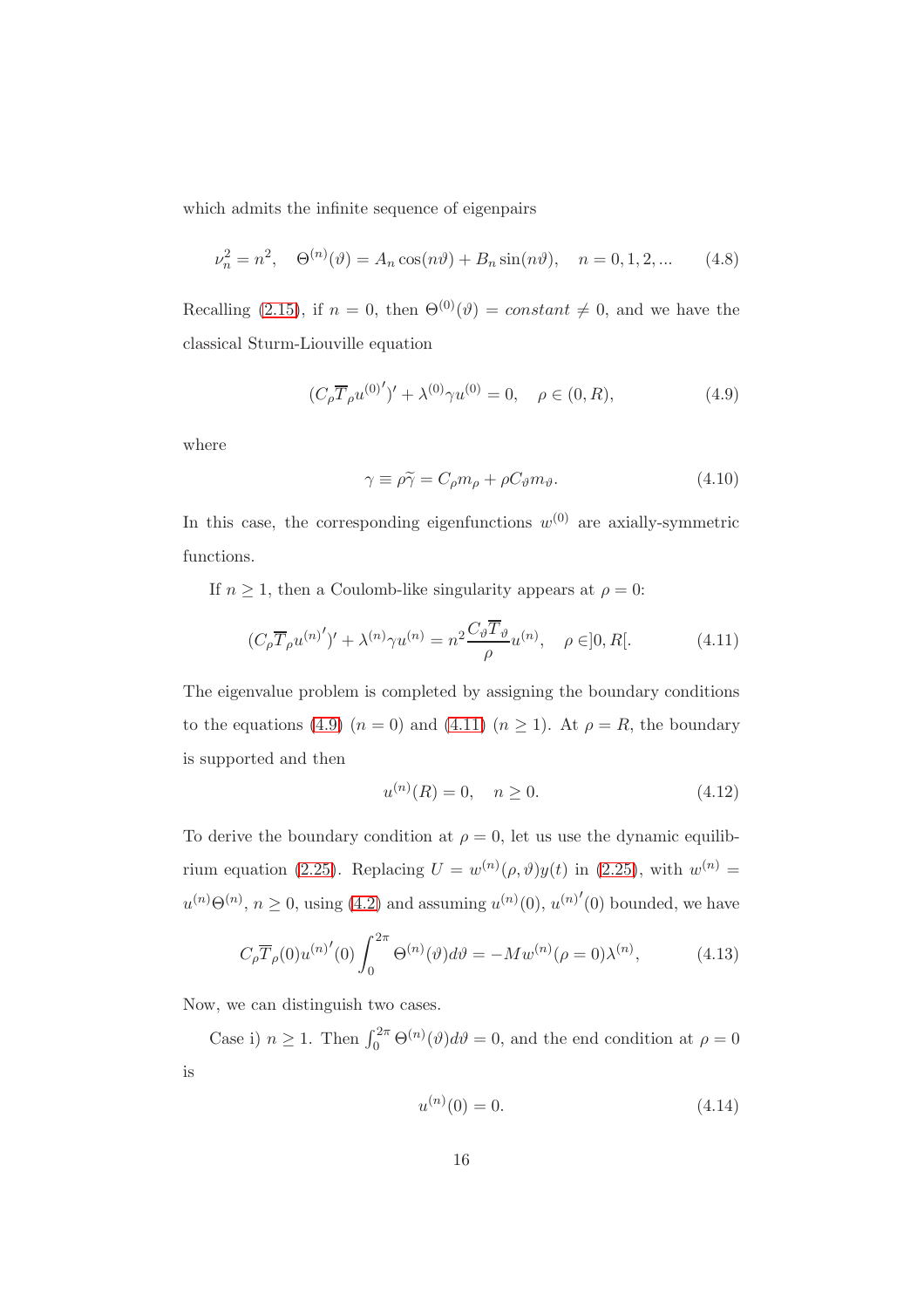Case ii)  $n = 0$ . Then  $\int_0^{2\pi} \Theta^{(n)}(\theta) d\theta = 2\pi \cdot const$ , with  $const \neq 0$ , and the end condition at  $\rho = 0$  becomes

$$
2\pi C_{\rho} \overline{T}_{\rho}(0) u^{(0)'}(0) = -\lambda^{(0)} M u^{(0)}(0). \tag{4.15}
$$

#### 4.2 Eigenpair class  $n = 0$

The eigenvalue problem is as follows:

$$
\int (C_{\rho} \overline{T}_{\rho} u^{(0)'} )' + \lambda^{(0)} \gamma u^{(0)} = 0, \quad \rho \in ]0, R[,
$$
\n(4.16)

<span id="page-16-0"></span>
$$
2\pi C_{\rho}\overline{T}_{\rho}(0)u^{(0)'}(0) = -\lambda^{(0)}Mu^{(0)}(0),\tag{4.17}
$$

$$
u^{(0)}(R) = 0.\t\t(4.18)
$$

The eigenvalue problem  $(4.16)$ – $(4.18)$  has an infinite sequence of real, simple eigenvalues  $\{\lambda_m^{(0)}\}_{m=1}^{\infty}$  such that  $0 < \lambda_1^{(0)} < \lambda_2^{(0)} < \dots$  and  $\lim_{m \to +\infty} \lambda_m^{(0)} =$  $+\infty$ . Moreover, the following asymptotic eigenvalue estimate holds:

<span id="page-16-1"></span>
$$
\sqrt{\lambda_m^{(0)}} = C^{(0)} m\pi + O(m^{-1}), \quad \text{as } m \to +\infty,
$$
 (4.19)

where  $C^{(0)} > 0$  is a suitable constant independent of m.

The proof of the above properties follows from a classical result due to Fulton [\[4\]](#page-29-4). Let us sketch the main steps of the proof. In order to simplify the notation, let us rewrite  $(4.16)$ – $(4.18)$  as

$$
\int \frac{d}{dy} \left( p \frac{dv}{dy} \right) + \lambda rv = 0, \quad \rho \in ]0, R[, \tag{4.20}
$$

$$
\begin{cases}\n\left(p\frac{dv}{dy}\right)(0) = -\lambda \mathcal{M}v(0),\\ \nv(R) = 0,\n\end{cases}
$$
\n(4.21)

$$
v(R) = 0,\t\t(4.22)
$$

where  $y = \rho$ ,  $v(y) = u^{(0)}(\rho)$ ,  $p(y) = C_{\rho} \overline{T}_{\rho}(\rho)$ ,  $r(y) = \gamma(\rho)$ ,  $\lambda = \lambda^{(0)}$ ,  $\mathcal{M} = \frac{M}{2\pi}$ . By the Liouville transformation

$$
x = \frac{1}{J} \int_0^y \sqrt{\frac{r(s)}{p(s)}} ds, \quad J = \int_0^R \sqrt{\frac{r(s)}{p(s)}} ds,
$$
 (4.23)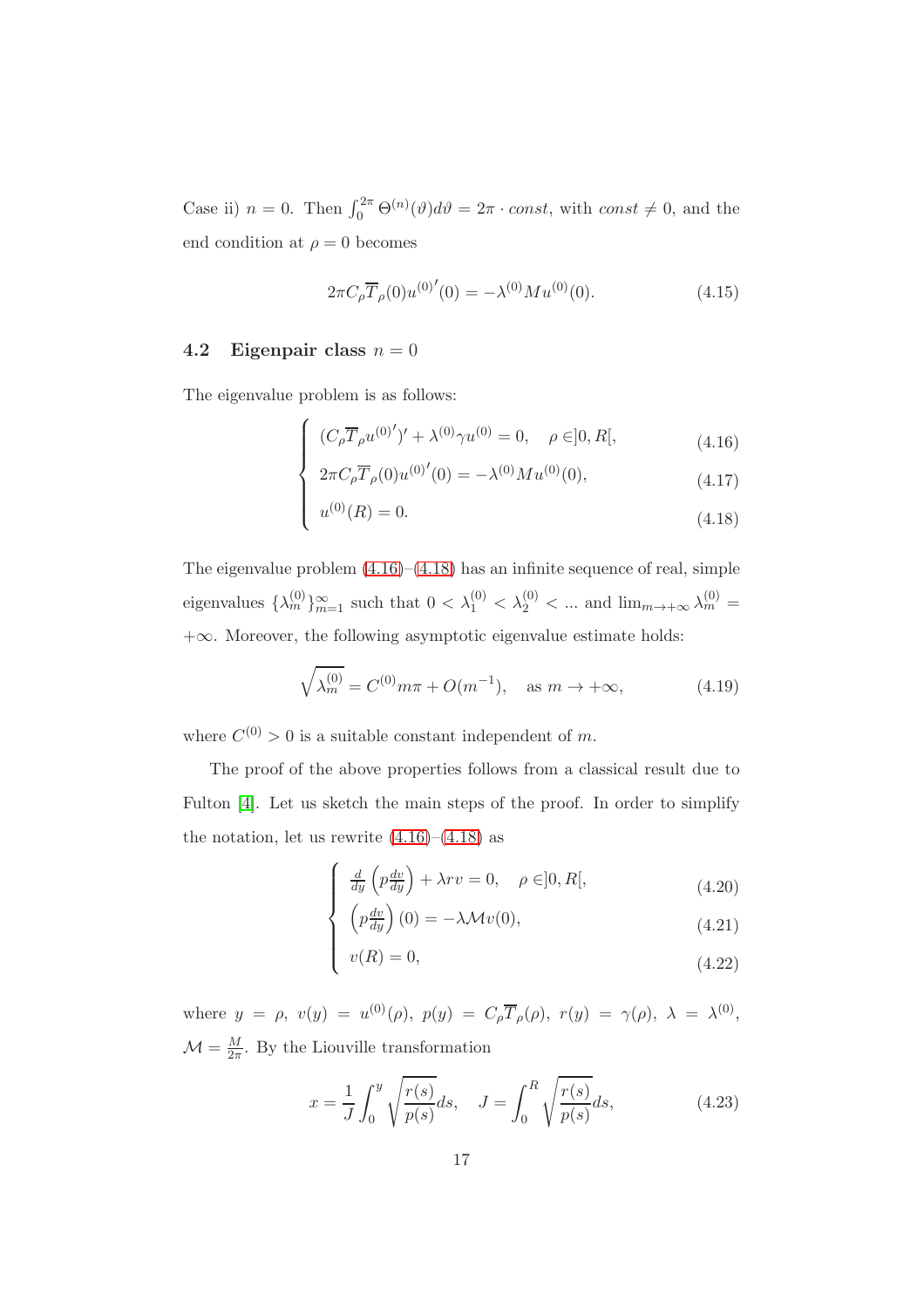$$
A(x) = (r(y)p(y))^{\frac{1}{2}}, \quad u(x) = v(y), \tag{4.24}
$$

the problem  $(4.16)$ – $(4.18)$  takes the impedance-like form

$$
\int \frac{d}{dx} \left( A \frac{du}{dx} \right) + \mu Au = 0, \quad x \in ]0, 1[,
$$
\n(4.25)

<span id="page-17-0"></span>
$$
\left(A\frac{du}{dx}\right)(0) = -\mu \frac{\mathcal{M}}{J}u(0),\tag{4.26}
$$

$$
u(1) = 0,\t\t(4.27)
$$

where  $\mu = \lambda J^2$ . Letting  $A(x) = a^2(x), z(x) = a(x)u(x)$ , the problem  $(4.25)$ – $(4.27)$  takes the Sturm-Liouville canonical form

<span id="page-17-1"></span>
$$
\int \frac{d^2z}{dx^2} + \mu z = qz, \quad x \in ]0, 1[,
$$
\n(4.28)

$$
\begin{cases}\n\left(a\frac{dz}{dx} - z\frac{da}{dx}\right)(0) = -\mu \frac{\mathcal{M}}{J} \frac{z(0)}{a(0)},\\ \nz(1) = 0,\n\end{cases}
$$
\n(4.29)

$$
z(1) = 0,\t(4.30)
$$

with  $q(x) = \frac{1}{a}$  $\frac{d^2a}{dx^2}$  in [0, 1],  $q \in C^0([0,1])$ . Now, we can use the analysis by Fulton [\[4\]](#page-29-4) (Section 4, case 4) to conclude that there exists a countable infinite family or real, simple eigenvalues  $\mu_m$  to  $(4.28)$ – $(4.30)$  with

$$
\sqrt{\mu_m} = m\pi + O(m^{-1}), \quad \text{as } m \to +\infty,
$$
\n(4.31)

which implies the asymptotic estimate [\(4.19\)](#page-16-1). Moreover,

$$
z_m(x) = \sqrt{2}\sin(m\pi(1-x)) + O(m^{-1}), \text{ as } m \to +\infty.
$$
 (4.32)

#### 4.3 Eigenpair classes  $n \geq 1$

Let  $n, n \geq 1$ , be given. The eigenvalue problem along the radial coordinate  $\rho$  is as follows:

<span id="page-17-2"></span>
$$
\int (C_{\rho} \overline{T}_{\rho} u^{(n)'} )' + \lambda^{(n)} \gamma u^{(n)} = n^2 \frac{C_{\vartheta} \overline{T}_{\vartheta}}{\rho} u^{(n)}, \quad \rho \in ]0, R[, \qquad (4.33)
$$

$$
\begin{cases}\nu^{(n)}(0) = 0, \\
u^{(n)}(R) = 0.\n\end{cases}
$$
\n(4.34)\n  
\n(4.35)

$$
u^{(n)}(R) = 0.\t\t(4.35)
$$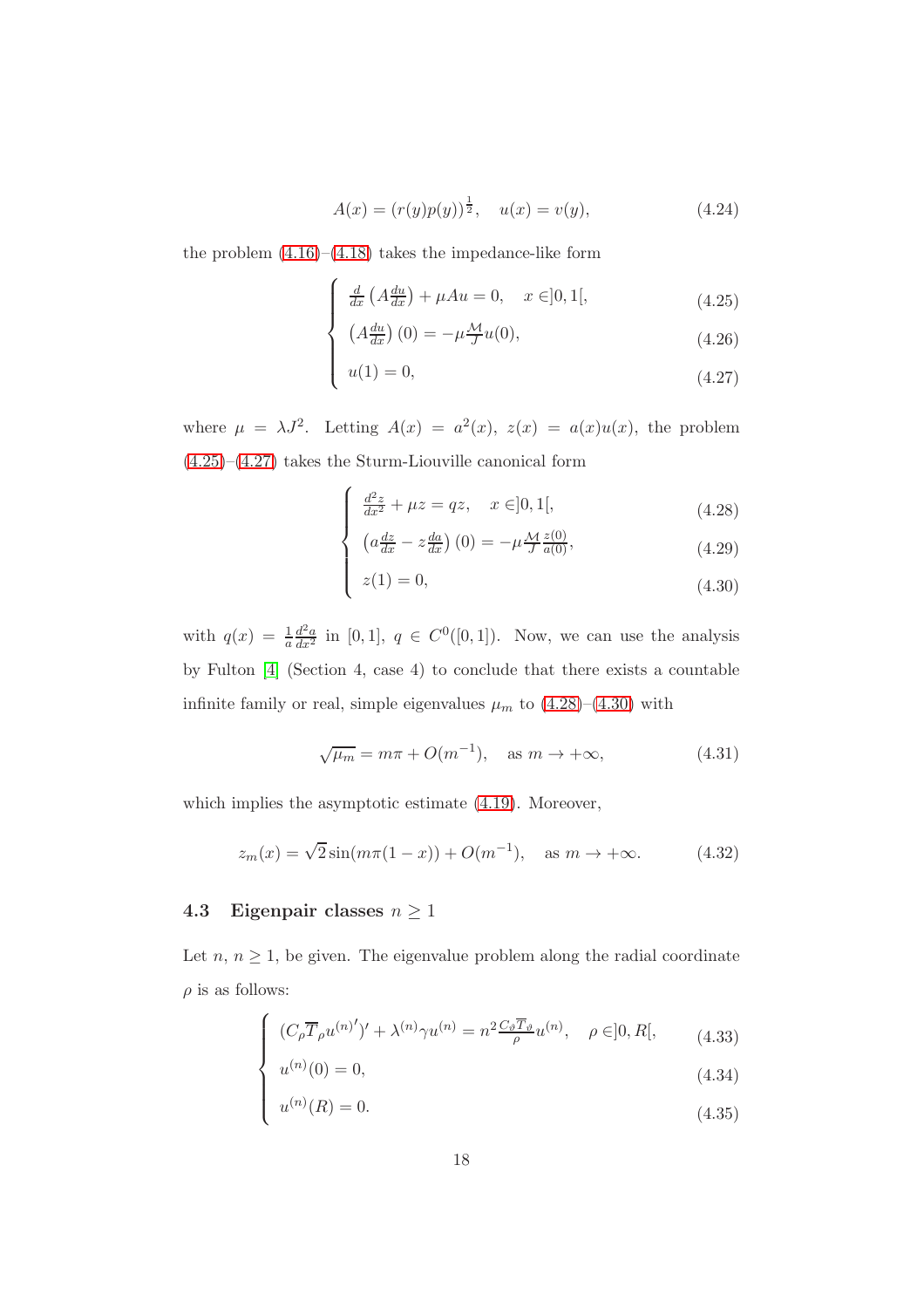Also in the present case, by applying two Sturm-Liouville transformations in sequence, equation [\(4.33\)](#page-17-2) is reduced to impedance form, and then to the standard canonical form

<span id="page-18-0"></span>
$$
y''(x) + \mu^{(n)}y(x) = (\tilde{q}(x) + V(x))y(x), \quad x \in ]0, 1[, \tag{4.36}
$$

where  $\mu^{(n)} = G^2 \lambda^{(n)}$ ,  $G = \int_0^R$  $\int \gamma(s)$  $T_{\rho}(s)$  $\int^{\frac{1}{2}} ds$ ,  $\tilde{q}$  is a regular function in [0, 1], and the potential  $V(x)$  contains the singularity, namely  $|V(x)| \leq \frac{C}{x}$  in  $]0,1]$ for some positive constant  $C$ . Now, the analysis developed by Carlson  $[1]$ shows that, for every  $n \geq 1$ , the Dirichlet eigenvalue problem associated to [\(4.36\)](#page-18-0) has an infinite countable sequence of eigenpairs  $\{\mu_m^{(n)}, y_m^{(n)}(x)\}_{m=1}^{\infty}$ , and the following asymptotic estimates hold

<span id="page-18-1"></span>
$$
\sqrt{\mu_m^{(n)}} = m\pi + O(m^{-1+\epsilon}), \quad \text{as } m \to +\infty,
$$
\n(4.37)

$$
y_m^{(n)}(x) = \sqrt{2}\sin(m\pi x) + O(m^{-1+\epsilon}), \quad \text{as } m \to +\infty,
$$
 (4.38)

where  $0 < \epsilon < 1$ . From  $(4.37)$  one can deduce that

$$
\sqrt{\lambda_m^{(n)}} = C^{(n)} m\pi + O(m^{-1+\epsilon}), \quad \text{as } m \to +\infty,
$$
 (4.39)

where  $C^{(n)}$  is a suitable constant independent of m.

#### 4.4 Series solution of the forced problem

Let us formally derive a series representation of the solution of the forced dy-namic problem [\(3.2\)](#page-13-1)–[\(3.5\)](#page-13-1). We look for a solution  $U = U(\rho, \vartheta, t)$  expressed in series of eigenfunctions of the orb-web as

<span id="page-18-2"></span>
$$
U(\rho, \vartheta, t) = \sum_{m=1}^{\infty} c_m^{(0)}(t) u_m^{(0)}(\rho) +
$$
  
+ 
$$
\sum_{n=1}^{\infty} \sum_{m=1}^{\infty} \left( c_m^{(n)}(t) \cos(n\vartheta) + d_m^{(n)}(t) \sin(n\vartheta) \right) u_m^{(n)}(\rho), \quad (4.40)
$$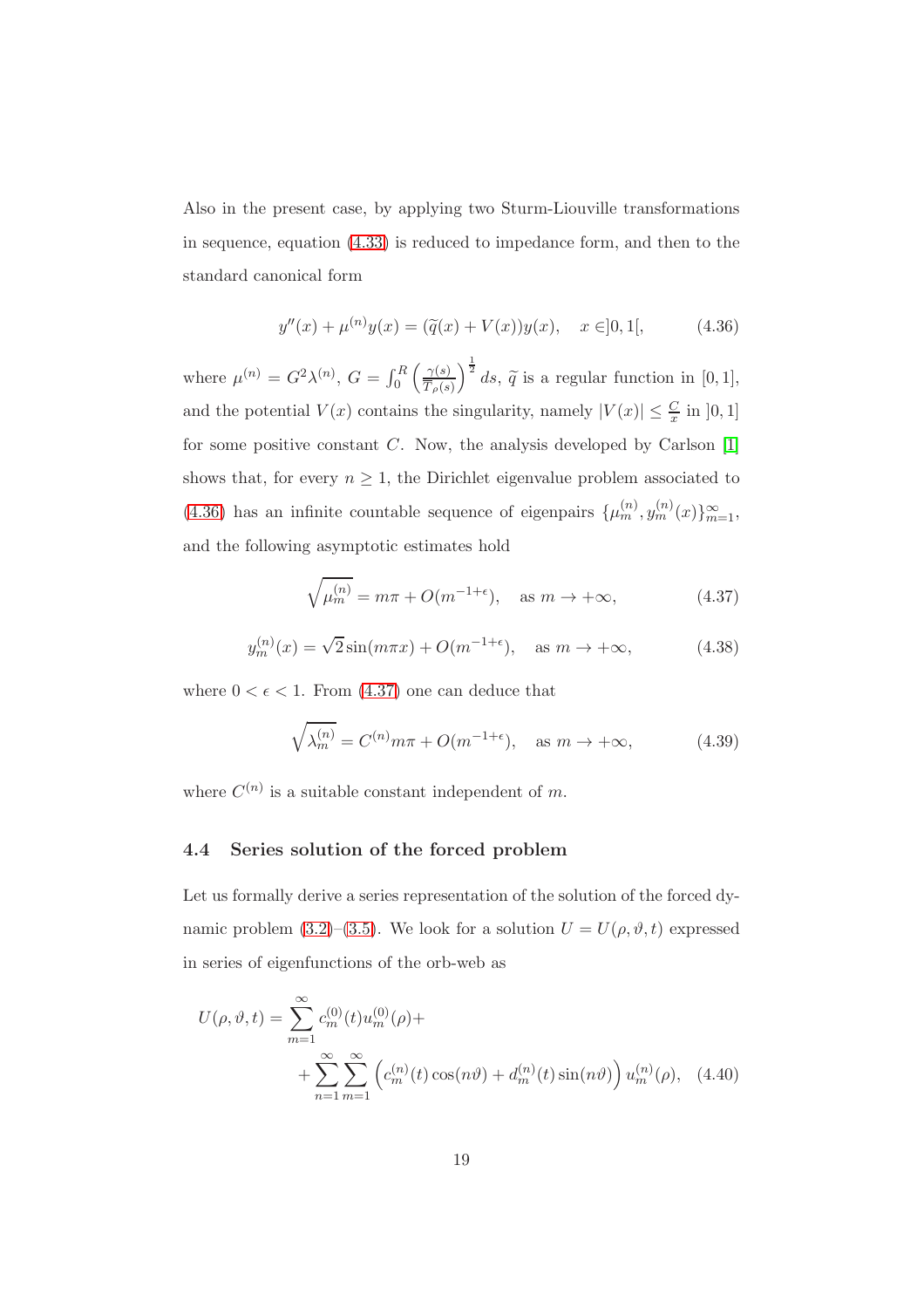where  $u_m^{(0)} = u_m^{(0)}(\rho)$  and, for every given  $n \ge 1$ ,  $u_m^{(n)} = u_m^{(n)}(\rho)$  are the eigensolutions to  $(4.16)$ – $(4.18)$  and  $(4.33)$ – $(4.35)$ , respectively. The eigensolutions are normalized as follows:

<span id="page-19-2"></span>
$$
\langle u_m^{(0)}, u_i^{(0)} \rangle_{\gamma, M} = \frac{\delta_{mi}}{\lambda_i^{(0)}}, \quad \langle u_m^{(n)}, u_i^{(n)} \rangle_{\gamma} = \frac{\delta_{mi}}{\lambda_i^{(n)}}, \quad i, m, n \ge 1, \quad (4.41)
$$

where  $\delta_{mi}$  denotes the Kronecker's symbol, and the scalar products  $\langle \cdot, \cdot \rangle_{\gamma, M}$ ,  $<\cdot,\cdot>_{\gamma}$  are defined as

$$
\langle h_1, h_2 \rangle_{\gamma, M} = \int_0^R \gamma(\rho) h_1(\rho) h_2(\rho) d\rho + \frac{M}{2\pi} h_1(0) h_2(0), \tag{4.42}
$$

$$
\langle h_1, h_2 \rangle_{\gamma} = \int_0^R \gamma(\rho) h_1(\rho) h_2(\rho) d\rho, \tag{4.43}
$$

for every smooth function  $h_i : [0, R] \to \mathbb{R}$ ,  $i = 1, 2$ .

It is convenient to rewrite equation [\(3.2\)](#page-13-1) multiplying both sides by  $\rho$ , that is

$$
(C_{\rho}\overline{T}_{\rho}U_{,\rho})_{\rho} - \gamma U_{,tt} = -\frac{C_{\vartheta}\overline{T}_{\vartheta}}{\rho}U_{,\vartheta\vartheta} - \rho g(t)f(\rho,\vartheta). \tag{4.44}
$$

Let us derive the initial value problem for the function  $c_m^{(0)}(t)$ ,  $m \ge 1$ . We start by considering the equilibrium condition [\(3.4\)](#page-13-1). By using the series expansion [\(4.40\)](#page-18-2) of U, and noting that  $\int_0^{2\pi} \cos(n\theta) d\theta = \int_0^{2\pi} \sin(n\theta) d\theta = 0$ for every  $n \ge 1$ ,  $u_m^{(n)}(0) = 0$  for every  $n, m \ge 1$ , condition [\(3.4\)](#page-13-1) becomes

<span id="page-19-0"></span>
$$
\sum_{m=1}^{\infty} 2\pi C_{\rho} \overline{T}_{\rho}(0) u_m^{(0)'}(0) c_m^{(0)}(t) = M \sum_{m=1}^{\infty} c_m^{(0)''}(t) u_m^{(0)}(0). \tag{4.45}
$$

Next, we replace the series expression of U in  $(3.2)$ , we multiply by  $u_i^{(0)}$  $i^{\text{(U)}}$  and we integrate on  $[0, 2\pi] \times [0, R]$ . Since  $\int_0^{2\pi} \cos(n\vartheta) d\vartheta = \int_0^{2\pi} \sin(n\vartheta) d\vartheta = 0$ for every  $n \geq 1$ , the terms involving  $u_m^{(n)}$  vanish, and we have

<span id="page-19-1"></span>
$$
2\pi \sum_{m=1}^{\infty} \left( c_m^{(0)}(t) \int_0^R (C_\rho \overline{T}_\rho u_m^{(0)'}')' u_i^{(0)} d\rho - c_m^{(0)''}(t) \int_0^R \gamma u_m^{(0)} u_i^{(0)} d\rho \right) =
$$
  
= 
$$
- \int_0^{2\pi} \int_0^R g(t) f(\rho, \vartheta) u_i^{(0)} \rho d\rho d\vartheta.
$$
 (4.46)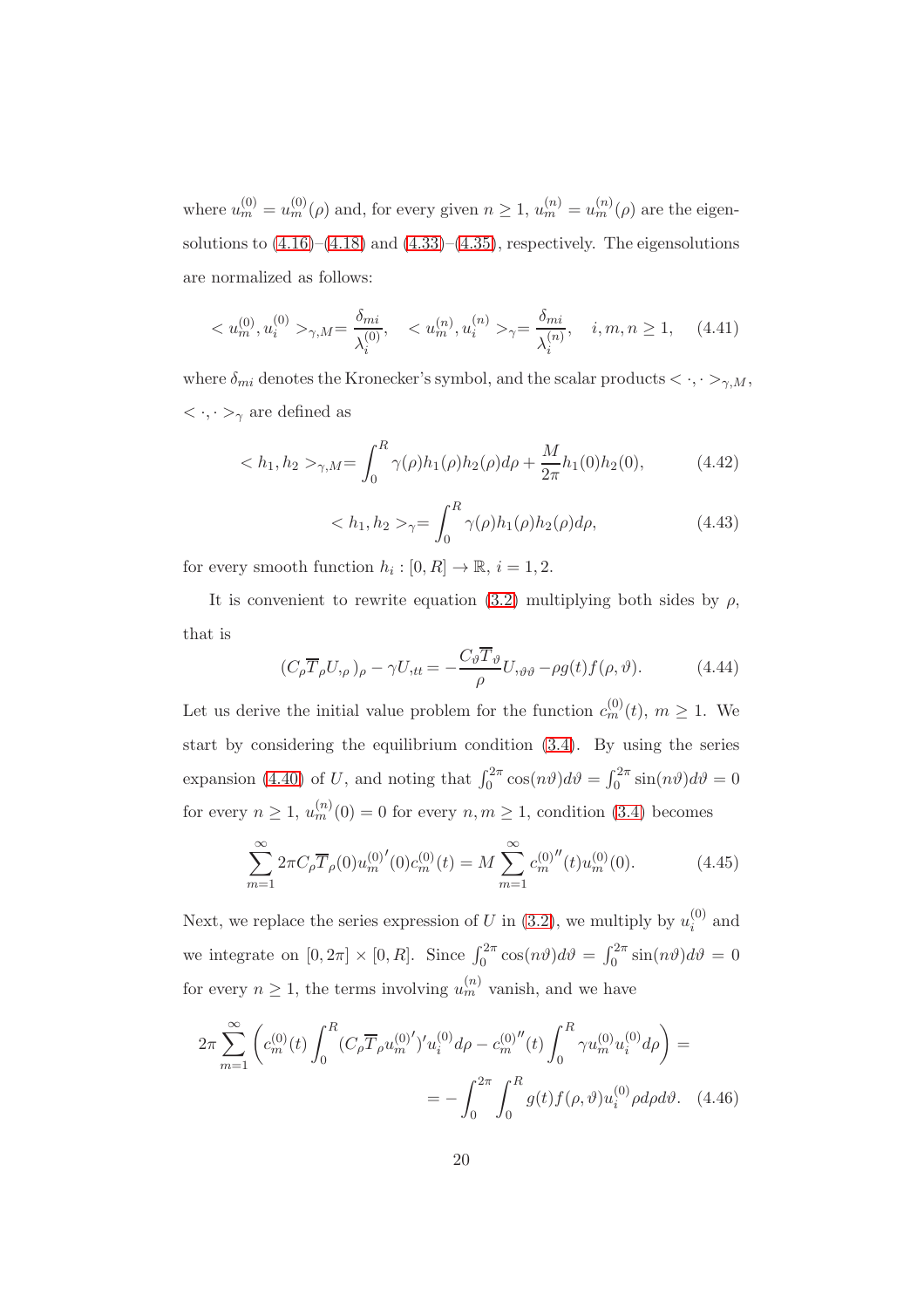Integrating by parts on the first integral and using [\(4.45\)](#page-19-0), the left hand side of [\(4.46\)](#page-19-1) becomes

$$
2\pi \sum_{m=1}^{\infty} \left( c_m^{(0)}(t) \left( -C_{\rho} \overline{T}_{\rho}(0) u_m^{(0)}(0) u_i^{(0)}(0) - \int_0^R C_{\rho} \overline{T}_{\rho} u_m^{(0)}' u_i^{(0)}' d\rho \right) - \right. \\
\left. - c_m^{(0)''}(t) \int_0^R \gamma u_m^{(0)} u_i^{(0)} d\rho \right) = \\
= - \sum_{m=1}^{\infty} \left( c_m^{(0)''}(t) \left( 2\pi \int_0^R \gamma u_m^{(0)} u_i^{(0)} d\rho + M u_m^{(0)}(0) u_i^{(0)}(0) \right) - \right. \\
\left. - c_m^{(0)}(t) 2\pi \int_0^R C_{\rho} \overline{T}_{\rho} u_m^{(0)'} u_i^{(0)}' d\rho \right). \tag{4.47}
$$

Using the orthogonality condition [\(4.41\)](#page-19-2) (left) and by the weak formulation of the eigenvalue problem, we finally have

<span id="page-20-0"></span>
$$
c_m^{(0)''}(t) + \lambda_m^{(0)} c_m^{(0)}(t) = \lambda_m^{(0)} \mathcal{F}_m^{(0)} g(t), \quad t > 0,
$$
\n(4.48)

where

 $\sqrt{ }$ 

<span id="page-20-1"></span>
$$
\mathcal{F}_m^{(0)} = \frac{1}{2\pi} \int_0^{2\pi} \int_0^R f u_m^{(0)} \rho d\rho d\vartheta. \tag{4.49}
$$

The differential equation [\(4.48\)](#page-20-0) is completed with the initial values

$$
c_m^{(0)}(0) = 0, \quad c_m^{(0)'}(0) = 0, \quad \text{for every } m \ge 1. \tag{4.50}
$$

By proceeding similarly, the initial value problems for  $c_m^{(n)}(t)$ ,  $d_m^{(n)}(t)$  are given by

$$
c_m^{(n)''}(t) + \lambda_m^{(n)} c_m^{(n)}(t) = \lambda_m^{(n)} \mathcal{F}_{Cm}^{(n)} g(t), \quad t > 0,
$$
\n(4.51)

$$
\begin{cases}\nc_m^{(n)}(t) + \lambda_m^{(n)} c_m^{(n)}(t) = \lambda_m^{(n)} \mathcal{F}_{Cm}^{(n)} g(t), & t > 0, \\
c_m^{(n)}(0) = 0, & (4.52) \\
c_m^{(n)'}(0) = 0, & (4.53)\n\end{cases}
$$

$$
c_m^{(n)'}(0) = 0,\t\t(4.53)
$$

$$
\int_{d_m^{(n)}(t)} d_m^{(n)''}(t) + \lambda_m^{(n)} d_m^{(n)}(t) = \lambda_m^{(n)} \mathcal{F}_{Sm}^{(n)} g(t), \quad t > 0,
$$
\n(4.54)

$$
d_m^{(n)}(0) = 0,\t\t(4.55)
$$

$$
d_m^{(n)'}(0) = 0,
$$
\n(4.56)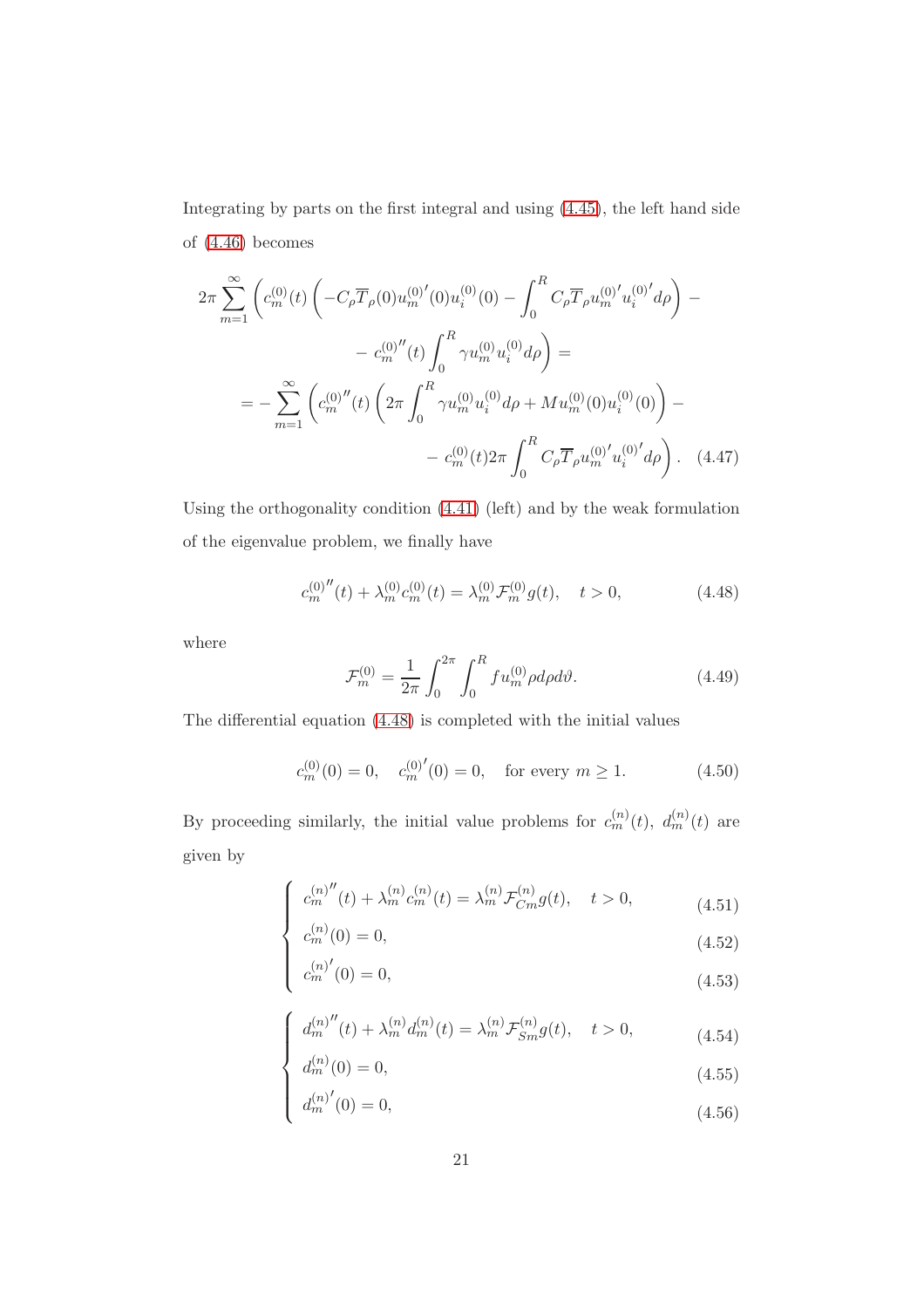where, for  $m, n \geq 1$ ,

<span id="page-21-1"></span>
$$
\mathcal{F}_{Cm}^{(n)} = \frac{1}{\pi} \int_0^{2\pi} \int_0^R f u_m^{(n)} \cos(n\vartheta) \rho d\rho d\vartheta, \qquad (4.57)
$$

<span id="page-21-2"></span>
$$
\mathcal{F}_{Sm}^{(n)} = \frac{1}{\pi} \int_0^{2\pi} \int_0^R f u_m^{(n)} \sin(n\vartheta) \rho d\rho d\vartheta.
$$
 (4.58)

<span id="page-21-0"></span>(4.61)

The solution to the above initial value problems is given by the Duhamel integral representation

$$
c_m^{(0)}(t) = \sqrt{\lambda_m^{(0)}} \mathcal{F}_m^{(0)} \int_0^t \sin\left(\sqrt{\lambda_m^{(0)}}(t-\tau)\right) g(\tau) d\tau, \quad t > 0, \ m \ge 1, \ (4.59)
$$
  

$$
c_m^{(n)}(t) = \sqrt{\lambda_m^{(n)}} \mathcal{F}_{Cm}^{(n)} \int_0^t \sin\left(\sqrt{\lambda_m^{(n)}}(t-\tau)\right) g(\tau) d\tau, \quad t > 0, \ m, n \ge 1,
$$
  

$$
d_m^{(n)}(t) = \sqrt{\lambda_m^{(n)}} \mathcal{F}_{Sm}^{(n)} \int_0^t \sin\left(\sqrt{\lambda_m^{(n)}}(t-\tau)\right) g(\tau) d\tau, \quad t > 0, \ m, n \ge 1.
$$
  
(4.60)

Therefore, the series representation of the solution  $U$  becomes

$$
U(\rho, \vartheta, t) = \sum_{m=1}^{\infty} \sqrt{\lambda_m^{(0)}} \mathcal{F}_m^{(0)} \int_0^t \sin\left(\sqrt{\lambda_m^{(0)}} (t - \tau)\right) g(\tau) d\tau \cdot u_m^{(0)}(\rho) +
$$
  
+ 
$$
\sum_{n=1}^{\infty} \sum_{m=1}^{\infty} \sqrt{\lambda_m^{(n)}} \left(\mathcal{F}_{Cm}^{(n)} \cos(n\vartheta) + \mathcal{F}_{Sm}^{(n)} \sin(n\vartheta)\right) \times
$$
  
 
$$
\times \int_0^t \sin\left(\sqrt{\lambda_m^{(n)}} (t - \tau)\right) g(\tau) d\tau \cdot u_m^{(n)}(\rho). \quad (4.62)
$$

We notice that to justify the series expansion [\(4.40\)](#page-18-2) we need to prove the completeness of the eigenfunctions of the orb-web problem  $\{w_m^{(n)}(\rho,\vartheta)\}_{n\geq 0,m\geq 1}$ , where

$$
\begin{cases}\nw_m^{(0)}(\rho,\vartheta) = u_m^{(0)}(\rho), & m \ge 1, \\
w_m^{(n)}(\rho,\vartheta) = (A_m^{(n)}\cos(n\vartheta) + B_m^{(n)}\sin(n\vartheta))u_m^{(n)}(\rho), & m,n \ge 1, \text{(4.64)}\n\end{cases}
$$

with  $A_m^{(n)}$ ,  $B_m^{(n)}$  real constants. More precisely, we shall prove the following result. Let  $h \in L^2(B_R)$ . If  $\int_{B_R} hw_m^{(n)} = 0$  for every  $n \ge 0$  and every  $m \ge 1$ ,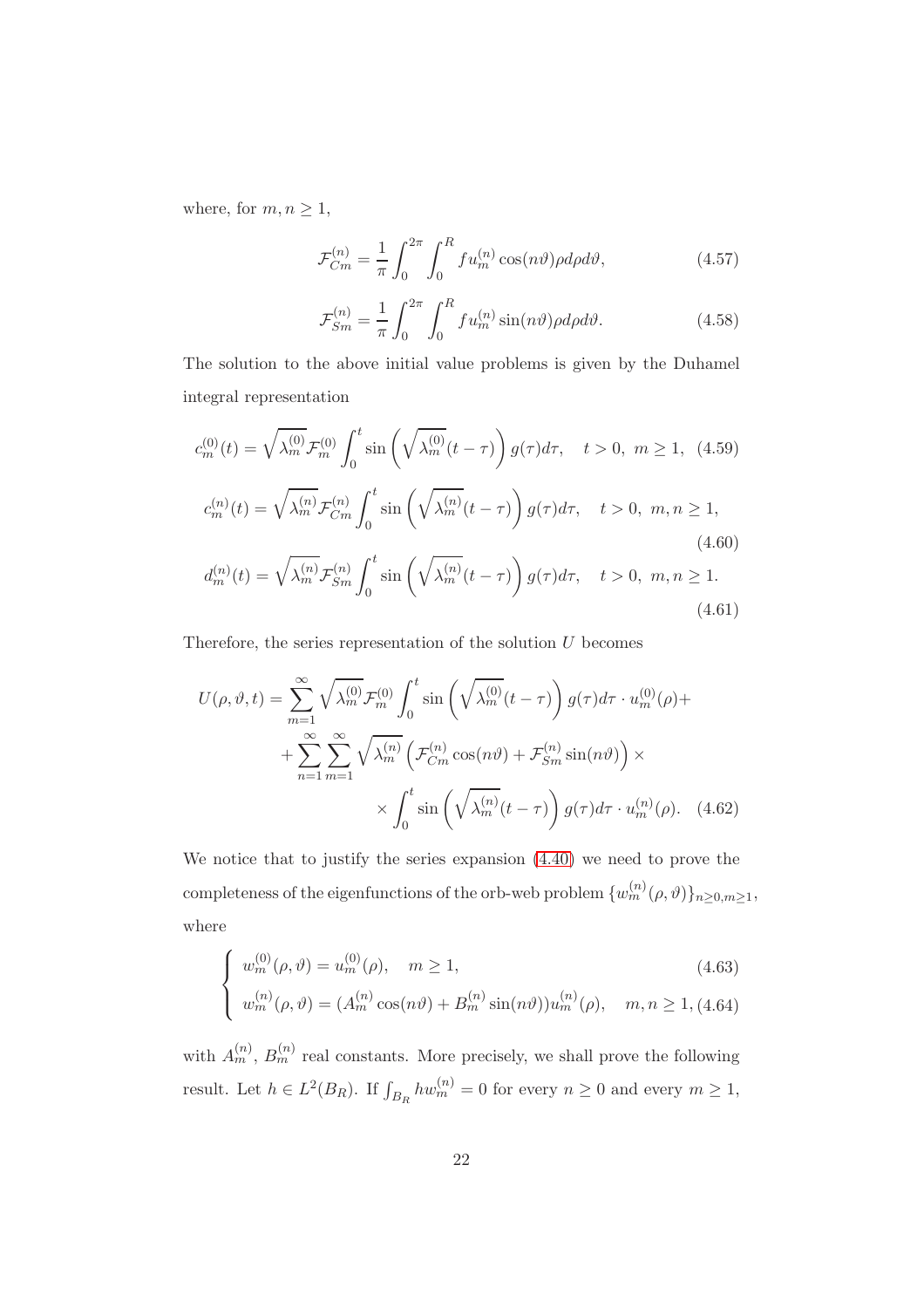then  $h = 0$  in  $B_R$ . Using density arguments, we can assume that h is regular enough such that its Fourier series

<span id="page-22-0"></span>
$$
h(\rho, \vartheta) = a_0(\rho) + \sum_{k=1}^{\infty} (a_k(\rho) \cos(k\vartheta) + b_k(\rho) \sin(k\vartheta))
$$
 (4.65)

is uniformly convergent in  $B_R$ . Choosing  $n = 0$  and using [\(4.65\)](#page-22-0), we obtain

$$
\int_0^R a_0(\rho)\rho u_m^{(0)}(\rho)d\rho = 0, \text{ for every } m \ge 1.
$$
 (4.66)

By the completeness of the eigenfunctions  $\{u_m^{(0)}\}_{m=1}^{\infty}$  we have  $a_0 \equiv 0$  in [0, R]. Next, for a given  $n, n \ge 1$ , and choosing  $B_m^{(n)} = 0$ ,  $A_m^{(n)} = 1$  for every  $m \geq 1$ , from [\(4.65\)](#page-22-0) we have

$$
\int_0^R a_n(\rho)\rho u_m^{(n)}(\rho)d\rho = 0, \quad \text{for every } m \ge 1,
$$
 (4.67)

which implies  $a_n \equiv 0$  in [0, R] by the completeness of the eigenfunctions  ${u_m^{(n)}}_{m=1}^{\infty}$ . One can proceed similarly to prove that  $b_n \equiv 0$  in  $[0, R]$ , and therefore  $h = 0$  in  $B_R$ .

Expression  $(4.62)$  shows that the spatial force distribution f affects the dynamic response of the orb-web by means of the coefficients  $\{\mathcal{F}_m^{(0)}\}_{m=1}^{\infty}$ ,  $\{\mathcal{F}_{Cm}^{(n)}, \mathcal{F}_{Sm}^{(n)}\}_{m,n=1}^{\infty}$ . We conclude this section by showing that the knowledge of all these coefficients allows to determine  $f$ . More precisely, setting

<span id="page-22-2"></span><span id="page-22-1"></span>
$$
\mathcal{F}(\rho,\vartheta) = \frac{\rho f(\rho,\vartheta)}{\gamma(\rho)},\tag{4.68}
$$

we show that the following eigenfunction expansion holds true:

$$
\mathcal{F}(\rho,\vartheta) = \sum_{m=1}^{\infty} \lambda_m^{(0)} \mathcal{F}_m^{(0)} u_m^{(0)}(\rho) +
$$
  
+ 
$$
\sum_{n=1}^{\infty} \sum_{m=1}^{\infty} \lambda_m^{(n)} \left( \mathcal{F}_{C_m}^{(n)} \cos(n\vartheta) + \mathcal{F}_{Sm}^{(n)} \sin(n\vartheta) \right) u_m^{(n)}(\rho).
$$
 (4.69)

It is enough to prove that  $(4.68)$ – $(4.69)$  imply  $(4.49)$ ,  $(4.57)$ ,  $(4.58)$ . We first consider  $\mathcal{F}_m^{(0)}$ , for a given integer  $m, m \geq 1$ . Let us take the scalar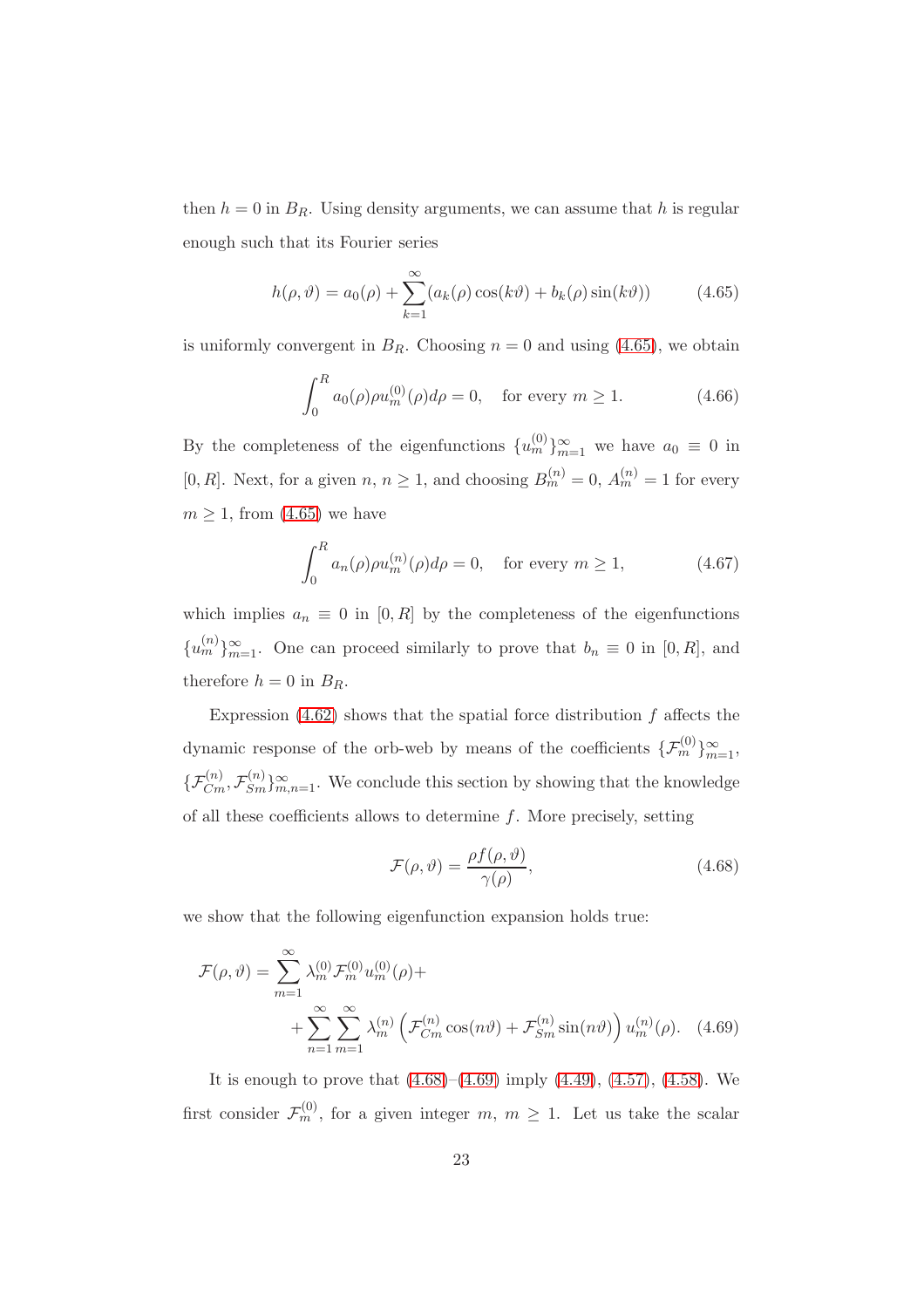product  $\langle \cdot, \cdot \rangle_{\gamma,M}$  of both sides of [\(4.69\)](#page-22-2) with  $u_k^{(0)}$  $\kappa^{(0)}$ , for given  $k \geq 1$ , and then integrate on  $[0, 2\pi]$  with respect to the variable  $\vartheta$ . Noticing that  $\int_0^{2\pi} \cos(n\vartheta) d\vartheta = \int_0^{2\pi} \sin(n\vartheta) d\vartheta = 0$  for every  $n \ge 1$ , and  $u_m^{(n)}(0) = 0$  for every  $m, n \geq 1$ , we have

$$
\int_0^{2\pi} \left( \int_0^R \mathcal{F} \gamma u_k^{(0)} d\rho + \frac{M}{2\pi} \mathcal{F}(\rho = 0) u_k^{(0)}(0) \right) d\vartheta =
$$
  
= 
$$
\int_0^{2\pi} \left( \sum_{m=1}^\infty \lambda_m^{(0)} \mathcal{F}_m^{(0)} \left( \int_0^R \gamma u_m^{(0)} u_k^{(0)} d\rho + \frac{M}{2\pi} u_m^{(0)}(0) u_k^{(0)}(0) \right) \right) d\vartheta.
$$
 (4.70)

Using the orthogonality condition [\(4.41\)](#page-19-2) (left) and observing that the boundary term at  $\rho = 0$  on the left hand side of [\(4.70\)](#page-23-0) vanishes (e.g.,  $\mathcal{F}(\rho = 0) =$ 0), we obtain the desired expression

<span id="page-23-0"></span>
$$
\frac{1}{2\pi} \int_0^{2\pi} \int_0^R f u_m^{(0)} \rho d\rho d\vartheta = \mathcal{F}_m^{(0)}.
$$
 (4.71)

Next, we take the scalar product  $\langle \cdot, \cdot \rangle_{\gamma}$  of both sides of [\(4.69\)](#page-22-2) with the function  $u_i^{(k)}$  $i^{(k)}$  cos( $k\vartheta$ ), for given k and i,  $k, i \geq 1$ , and we integrate on  $[0, 2\pi]$ with respect to the variable  $\vartheta$ . We have

$$
\int_0^{2\pi} \int_0^R \mathcal{F} \gamma u_i^{(k)} d\rho d\vartheta = \sum_{m=1}^\infty \lambda_m^{(0)} \mathcal{F}_m^{(0)} \int_0^R \gamma u_m^{(0)} u_i^{(k)} d\rho \int_0^{2\pi} \cos(k\vartheta) d\vartheta +
$$
  
+
$$
\sum_{n=1}^\infty \sum_{m=1}^\infty \lambda_m^{(n)} \left( \mathcal{F}_{Cm}^{(n)} \int_0^{2\pi} \cos(n\vartheta) \cos(k\vartheta) d\vartheta + \mathcal{F}_{Sm}^{(n)} \int_0^{2\pi} \sin(n\vartheta) \cos(k\vartheta) d\vartheta \right) \cdot
$$
  
-
$$
\int_0^R \gamma u_m^{(n)} u_i^{(k)} d\rho. \quad (4.72)
$$

Noticing that  $\int_0^{2\pi} \cos(k\vartheta) d\vartheta = 0$ , by the orthogonality of the trigonometric functions and by the orthogonality condition [\(4.41\)](#page-19-2) (right), we have

$$
\frac{1}{\pi} \int_0^{2\pi} \int_0^R f u_i^{(k)} \cos(k\vartheta) \rho d\rho d\vartheta = \mathcal{F}_{Ci}^{(k)}.
$$
\n(4.73)

The expression of  $\mathcal{F}_{Si}^{(k)}$  can be determined similarly.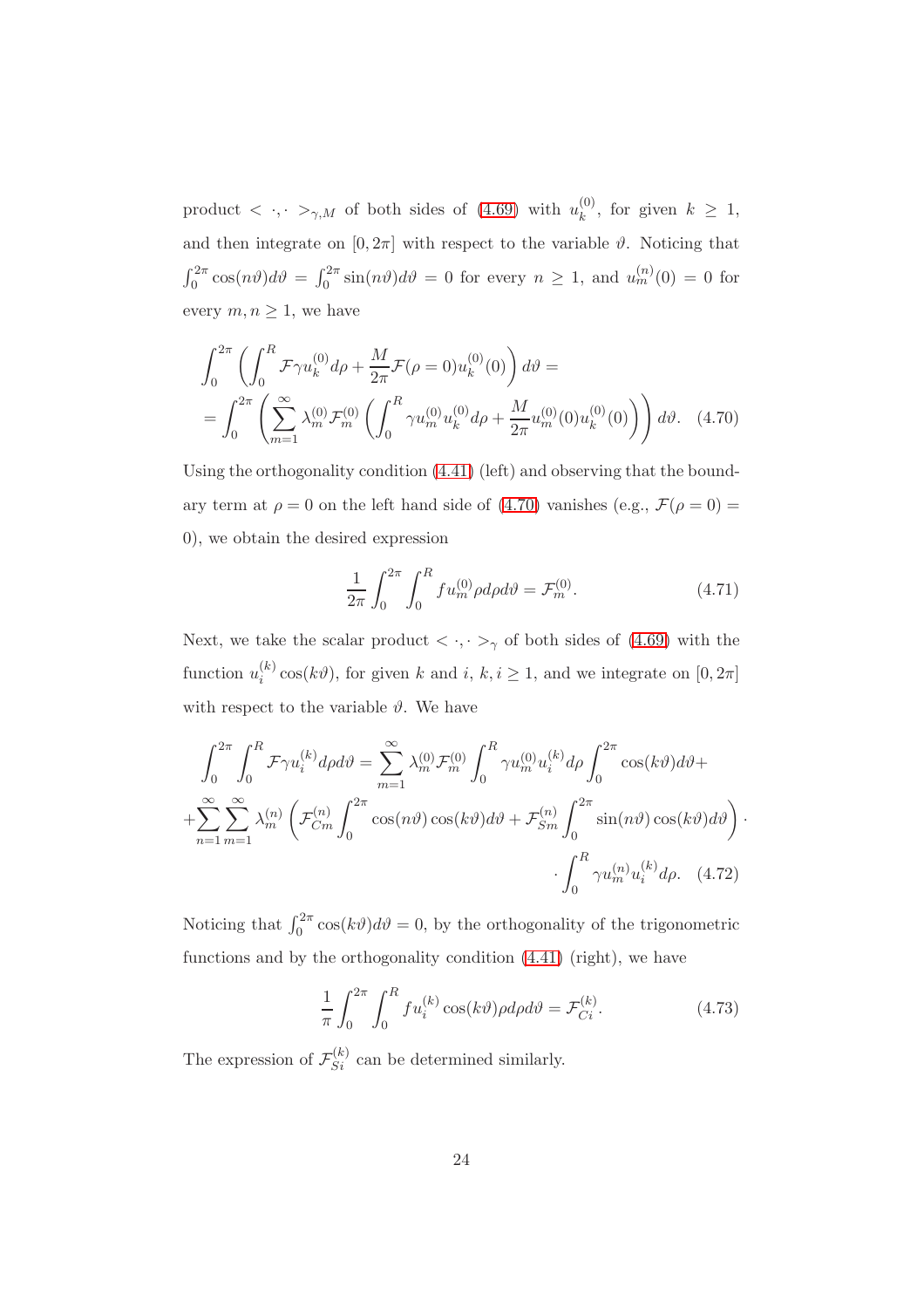#### <span id="page-24-0"></span>5 Proof of the main theorem

Before giving the proof of Theorem [3.1,](#page-13-0) we state some auxiliary results and definitions.

**Definition 5.1.** Given a bounded set  $S \subset \mathbb{R}$ , with positive measure, the one dimensional Paley-Wiener space  $PW_S$  is defined as

$$
PW_S = \{ \widehat{F} | F \in \mathcal{L}^2, \, \text{supp}(F) \subset S \},
$$

where  $\widehat{F}$  is the Fourier transform of the function F.

Note that by the Paley-Wiener Theorem, the space  $PW_S$  can be characterized by the functions that can be extended to an entire function in the whole  $\mathbb{C}$ , whose Fourier transform is compactly supported in  $S$ .

**Definition 5.2.** A sequence  $(\mu_n)_{n \in \mathbb{N}}$  ⊂ ℝ is *uniformly discrete* if there is  $\epsilon > 0$  such that for any pair  $(m, n) \in \mathbb{N} \times \mathbb{N}$  with  $m \neq n$ ,  $|\mu_m - \mu_n| > \epsilon$ .

Definition 5.3. The upper uniform density of a uniformly discrete set M is defined by

$$
D(\mathbb{M}) = \lim_{c \to +\infty} \max_{a \in \mathbb{R}} \frac{\#(\mathbb{M} \cap ]a, a+c[)}{c}.
$$

**Definition 5.4.** An indexed set  $\mathbb{M} \doteq (\mu_n)_{n \in \mathbb{N}} \subset \mathbb{R}$  is an interpolation set for  $PW_S, S \subset \mathbb{R}$  bounded with positive measure, if for every sequence  $(c_n)_{n \in \mathbb{N}} \subset \ell^2$  there is  $\phi \in PW_S$  such that  $\phi(\mu_n) = c_n$  for every  $\mu_n \in \mathbb{M}$ .

In the case of an interval  $]a_1, a_2[\subset \mathbb{R}$ , there is a sufficient condition for M to be an interpolating sequence [\[16\]](#page-31-6). Precisely:

$$
D(M) < \frac{1}{2\pi}(a_2 - a_1) \Rightarrow M \text{ is an interpolating set of } PW_{]a_1, a_2[}.\tag{5.1}
$$

The following lemma, which is a special case of a result that can be found in [\[7\]](#page-29-6), is directly related to the goal we are seeking.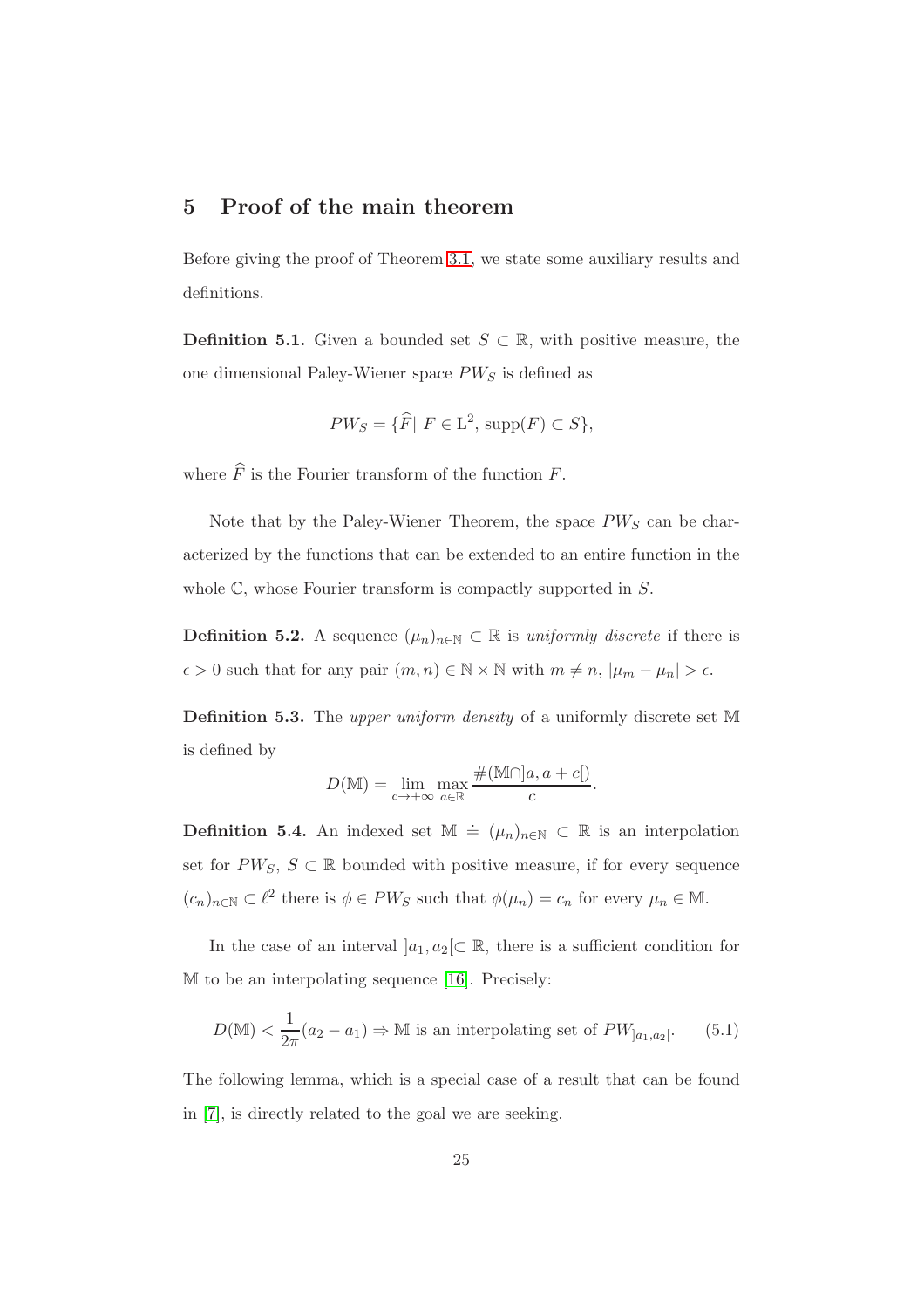<span id="page-25-0"></span>**Lemma 5.5.** Consider  $F(t,x) = \sum_{n \in \mathbb{N}} A_n(x) e^{-i\mu_n t}$ ,  $F : [0, T] \times \Omega \to \mathbb{R}$ , with  $(A_n(x))_{n\in\mathbb{N}}\subset\ell^2$ . Suppose that the sequence  $(\mu_n)_{n\in\mathbb{N}}$  is uniformly discrete, with  $\mu_n = \mathcal{O}(n)$  as  $n \to +\infty$ .

There exists  $T_0 > 0$  such that if there is an interval  $]0, T[ \subset \mathbb{R}$  with  $T \geq T_0$  and there is a set  $\Omega_0$ ,  $\Omega_0 \subset \Omega$ , such that  $F(t, x) = 0$  in  $]0, T[ \times \Omega_0,$ then  $F \equiv 0$  in  $\Omega$ .

We recall that with the internal product

$$
\langle h_1, h_2 \rangle_{\mathcal{M}} = \int_0^{2\pi} \langle h_1(\cdot, \vartheta), h_2(\cdot, \vartheta) \rangle_{\gamma, M} d\vartheta,
$$

the family of functions  $\{u_m^{(0)}, u_m^{(n)}\cos(n\vartheta), u_m^{(n)}\sin(n\vartheta)\}_{m,n\in\mathbb{N}}$  is an orthogonal family. Moreover, we have already proved that the space generated with this family is complete. We call this Hilbert space M.

Our unknown function f belongs to  $L^2(B_R)$  in the sense that using the natural norm of  $L^2(B_R)$ ,

$$
\int_0^{2\pi} \int_0^R |f(\rho,\vartheta)|^2 \rho \,d\rho \,d\vartheta < +\infty.
$$

Now, since  $f \in L^2(B_R)$ , the series [\(4.69\)](#page-22-2) of  $\mathcal{F}(\rho, \vartheta)$  converges in the space M. In fact:

$$
\sum_{m \in \mathbb{N}} \lambda_m^{(0)} \mathcal{F}_m^{(0)^2} + \sum_{m,n \in \mathbb{N}} \lambda_m^{(n)} \mathcal{F}_{Cm}^2 + \sum_{m,n \in \mathbb{N}} \lambda_m^{(n)} \mathcal{F}_{Sm}^2 = \langle \mathcal{F}, \mathcal{F} \rangle_{\mathcal{M}} =
$$
\n
$$
= \left\langle \frac{\rho f}{\gamma}, \frac{\rho f}{\gamma} \right\rangle_{\mathcal{M}} = \frac{1}{2\pi} \int_0^{2\pi} \left\langle \frac{\rho f}{\gamma}, \frac{\rho f}{\gamma} \right\rangle_{\gamma, M} d\theta = \frac{1}{2\pi} \int_0^{2\pi} \int_0^R \frac{\rho}{\gamma} |f|^2 \rho \, d\rho \, d\theta
$$
\n
$$
\leq K \int_0^{2\pi} \int_0^R |f|^2 \rho \, d\rho \, d\theta < +\infty,
$$

because  $f \in L^2(B_R)$ .

The above calculation also shows that the three sequences  $(\sqrt{\lambda_m^{(n)}}\mathcal{F}_{Cm}^{(n)})_{m\in\mathbb{N}},$ (  $\sqrt{ }$  $\overline{\lambda_m^{(n)}} \mathcal{F}_{Sm}^{(n)}$ )<sub>m∈N</sub> and  $(\sqrt{\lambda_m^{(0)}} \mathcal{F}_{m}^{(0)})_{m \in \mathbb{N}}$  belong to  $\ell^2$ .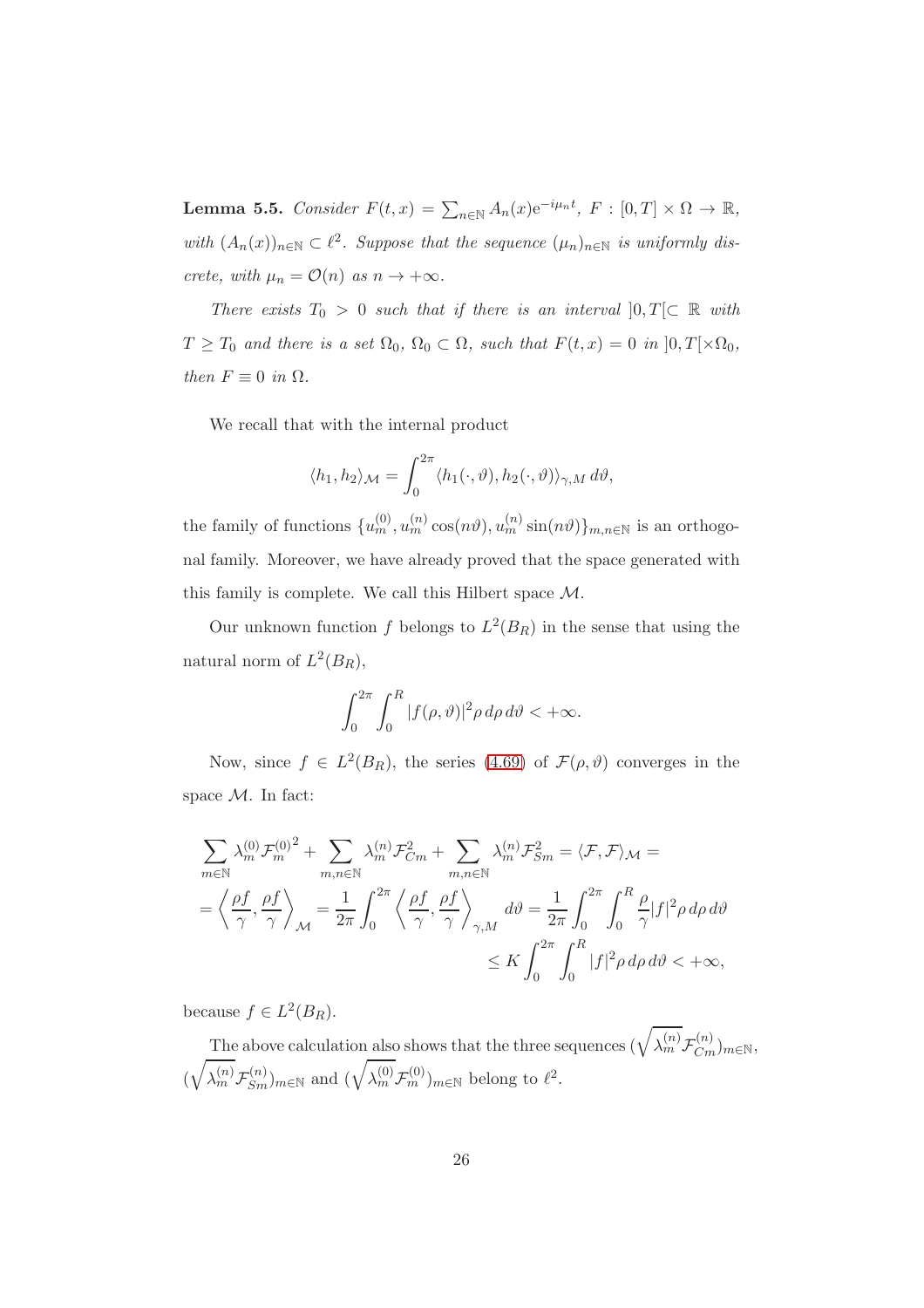<span id="page-26-1"></span>**Lemma 5.6.** For every  $\varphi \in C_c^{\infty}(]0, R[$ , the sequences

$$
(\mathcal{F}_m^{(0)}\sqrt{\lambda_m^{(0)}}u_m^{(0)}\varphi)_{m\in\mathbb{N}},\,(\mathcal{F}_{C_m}^{(n)}\sqrt{\lambda_m^{(n)}}u_m^{(n)}\varphi)_{m\in\mathbb{N}},\,(\mathcal{F}_{S_m}^{(n)}\sqrt{\lambda_m^{(n)}}u_m^{(n)}\varphi)_{m\in\mathbb{N}}
$$

belong to the sequence space  $\ell^2$ .

*Proof.* The test function  $\varphi \in C_c^{\infty}(]0, R[)$  can be expressed as the series  $\varphi = \sum_{m \in \mathbb{N}} C_m u_m^{(n)}$ , for all  $n \in \mathbb{N} \cup \{0\}$ , where  $C_m = \lambda_m^{(n)} u_m^{(n)} \varphi$ . Since  $\varphi \in L^2(]0,R[),$  we conclude that  $(u_m^{(n)}\varphi\sqrt{\lambda_m})_{m\in\mathbb{N}} \in \ell^2, \forall n \in \mathbb{N} \cup \{0\}.$ 

Since we already know that the sequences  $(\sqrt{\lambda_m^{(0)}}\mathcal{F}_m^{(0)})_{m\in\mathbb{N}}, (\sqrt{\lambda_m^{(n)}}\mathcal{F}_{Cm}^{(n)})_{m\in\mathbb{N}}$ and  $(\sqrt{\lambda_m^{(n)}}\mathcal{F}_{Sm}^{(n)})_{m\in\mathbb{N}}$  all belong to  $\ell^2$ , the conclusion of the lemma follows  $\Box$ readily.

**Lemma 5.7.** Let  $u_m^{(n)}$ ,  $n \in \mathbb{N} \cup \{0\}$ ,  $m \in \mathbb{N}$ , be an eigenfunction either of the problem  $(4.16)$ – $(4.18)$  or of the problem  $(4.33)$ – $(4.35)$ . For every m, n, there is no open set  $\Omega \subset [0, R]$  such that  $u_m^{(n)}|_{\Omega} = 0$ .

We now provide a proof of the uniqueness result on identification of distributed forces over the spider orb-web stated in Theorem [3.1.](#page-13-0)

*Proof of Theorem [3.1.](#page-13-0)* We rewrite the series expression [\(4.62\)](#page-21-0) of U, U  $\in$  $C^1([0,T_0],\mathcal{M})$ , to emphasize its convolution form:

<span id="page-26-0"></span>
$$
U(\rho, \vartheta, t) = \int_0^t g(t - \tau) \mathcal{U}(\rho, \vartheta, \tau) d\tau,
$$
\n(5.2)

where, to simplify the notation, we have defined

$$
\mathcal{U}(\rho,\vartheta,\tau) = \left\{ \sum_{m=1}^{\infty} \mathcal{F}_m^{(0)} \sqrt{\lambda_m^{(0)}} \sin(\sqrt{\lambda_m^{(0)}} \tau) u_m^{(0)}(\rho) + \right. \\ \left. + \sum_{n=1}^{\infty} \sum_{m=1}^{\infty} \sqrt{\lambda_m^{(n)}} \left( \mathcal{F}_{Cm}^{(n)} \cos(n\vartheta) + \mathcal{F}_{Sm}^{(n)} \sin(n\vartheta) \right) \sin(\sqrt{\lambda_m^{(n)}} \tau) u_m^{(n)}(\rho) \right\}.
$$

Since the problem is linear, it suffices to prove that if  $f \in L^2([0, R[)\times ]0, 2\pi[)$ is a distributed force in  $(3.2)$ – $(3.5)$ , then

$$
U_f = 0 \quad \text{in } \omega \Rightarrow f \equiv 0.
$$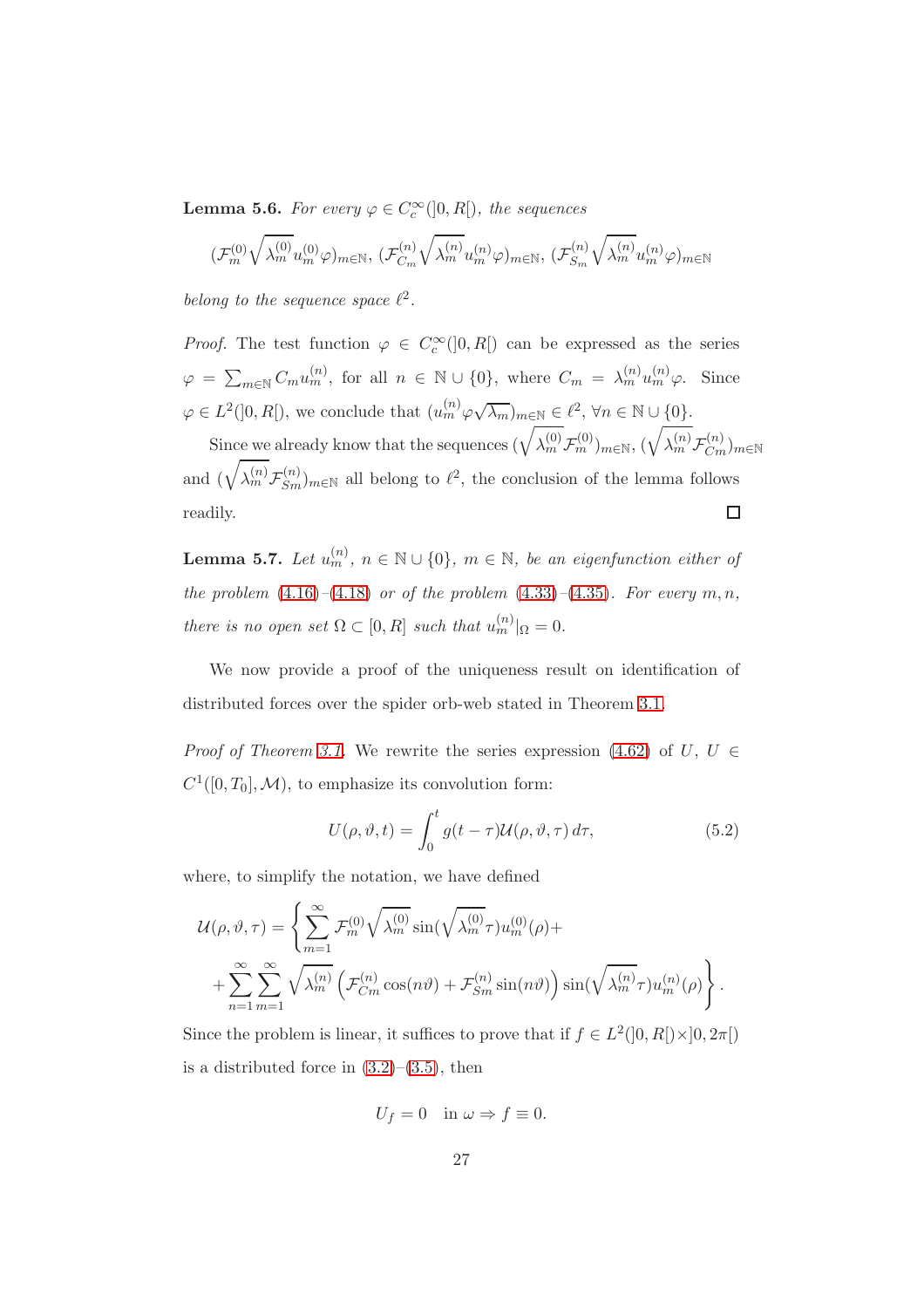By hypothesis, there exists a set  $\omega = \vert \rho_1, \rho_2 \vert \times [0, 2\pi] \times [0, \tau_0]$  such that  $U \vert_{\omega} =$ 0. Therefore,

$$
0 = \frac{\partial U}{\partial t} = g(0)U(\rho, \vartheta, t) + \int_0^t g'(t - \tau)U(\rho, \vartheta, \tau) d\tau,
$$

in  $\omega$ . Since  $g(0) \neq 0$ , [\(5\)](#page-26-0) is a Volterra integral equation of the second kind, and then

<span id="page-27-0"></span>
$$
\mathcal{U}(\rho, \vartheta, t) = 0 \tag{5.3}
$$

for  $(\rho, \vartheta, t) \in \omega$ .

Since  $\{1, \vartheta \mapsto \sin(n\vartheta), \vartheta \mapsto \cos(n\vartheta), \ n \in \mathbb{N}\}\$ is an orthogonal family of functions in [0,  $2\pi$ ], we conclude that for all  $(\rho, t) \in ]\rho_1, \rho_2[\times [0, \tau_0[$ , we have

$$
\sum_{m=1}^{\infty} \mathcal{F}_m^{(0)} \sqrt{\lambda_m^{(0)}} \sin(\sqrt{\lambda_m^{(0)}} t) u_m^{(0)}(\rho) = 0, \qquad (5.4)
$$

$$
\sum_{m=1}^{\infty} \sqrt{\lambda_m^{(n)}} \mathcal{F}_{Cm}^{(n)} \sin(\sqrt{\lambda_m^{(n)}} t) u_m^{(n)}(\rho) = 0, \text{ for every } n \in \mathbb{N}, \quad (5.5)
$$

$$
\sum_{m=1}^{\infty} \sqrt{\lambda_m^{(n)}} \mathcal{F}_{Sm}^{(n)} \sin(\sqrt{\lambda_m^{(n)}} t) u_m^{(n)}(\rho) = 0, \text{ for every } n \in \mathbb{N}, \quad (5.6)
$$

after multiplying [\(5.3\)](#page-27-0) in turn by the constant function 1, and by the functions  $\sin(n\vartheta)$  and  $\cos(n\vartheta)$ , and integrating over  $[0, 2\pi]$ .

All three equations above can be extended oddly in a natural way to the interval ] $-\tau_0$ ,  $\tau_0$ [ and can be expressed in trigonometric form  $\sum_{n\in\mathbb{N}} A_n e^{-i\mu_n t}$ . We apply each of these equations to test functions  $\varphi \in C_c^{\infty}(\ ]\rho_1,\rho_2[)$  in radial space variable. The coefficients  $A_n$  multiplying the trigonometric exponentials become respectively

<span id="page-27-1"></span>
$$
\mathcal{F}_m^{(0)}\sqrt{\lambda_m^{(0)}}u_m^{(0)}\varphi, \ \mathcal{F}_{Cm}^{(n)}\sqrt{\lambda_m^{(n)}}u_m^{(n)}\varphi, \ \mathcal{F}_{Sm}^{(n)}\sqrt{\lambda_m^{(n)}}u_m^{(n)}\varphi.
$$
 (5.7)

Putting  $\mu_j = \sqrt{\lambda_j}$ , from the asymptotic estimates [\(4.19\)](#page-16-1) and [\(4.37\)](#page-18-1), we have that the sequence  $(\mu_i^{(n)})$  ${j^{(n)}}$ )<sub>j∈N</sub> is uniformly discrete, for every  $n \in \mathbb{N} \cup \{0\}$ . Moreover, for every  $n \in \mathbb{N} \cup \{0\}$ , we have  $\mu_j = \mathcal{O}(j)$ , for  $j \to +\infty$ .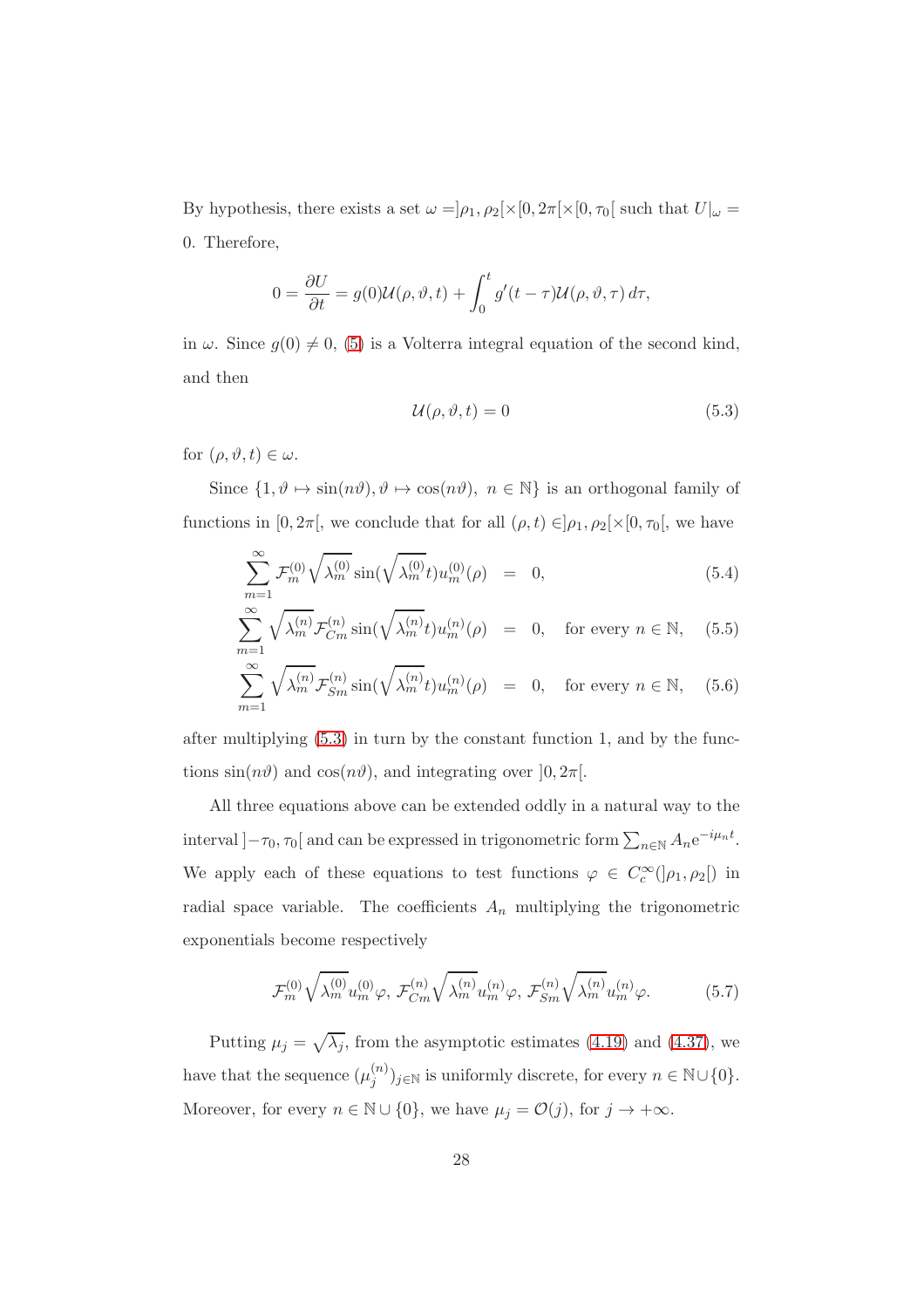By Lemma [5.5](#page-25-0) and Lemma [5.6,](#page-26-1) the coefficients [\(5.7\)](#page-27-1) multiplying the trigonometric exponentials are all null.

Since no eigenfunction  $u_m^{(n)}$  is identically null in  $]\rho_1, \rho_2[$ ,  $\forall m \in \mathbb{N}, \forall n \in$  $\mathbb{N} \cup \{0\}$ , the conclusion is that  $\mathcal{F}_m^{(0)} = 0$ ,  $\mathcal{F}_{Cm}^{(n)} = 0$  and  $\mathcal{F}_{Sm}^{(n)} = 0$ , for every  $n, m \in \mathbb{N}$ , and then, by using [\(4.68\)](#page-22-1) and [\(4.69\)](#page-22-2),  $f \equiv 0$ .  $\Box$ 

## 6 Conclusions

In this paper we have considered the inverse problem of determining the position of a prey hitting the orb-web by measurements of the dynamic response taken near the center of the web, where the spider is supposed to stay. The orb web was described by means of a continuous membrane model with a specific fibrous structure to take into account the presence of radial and circumferential threads.

For an axially-symmetric orb-web supported at the boundary and undergoing infinitesimal transverse deformation, we proved a uniqueness result for the spatial distribution of the loading in terms of measurements of the dynamic response taken on an arbitrarily small and thin ring centered at the origin of the web, for a sufficiently large interval of time.

A forthcoming paper will be devoted to the numerical implementation of a reconstruction method suggested by the present uniqueness result.

## Acknowledgments

The authors thank the financial support from Fapesp – Sao Paulo Research Foundation – (Proc. 2017/07189 − 2, Visiting Researcher Program, and Proc.  $2017/06452 - 1$ ). The second author gratefully acknowledge also the support of the National Research Project PRIN  $2015TTJN95$  'Identification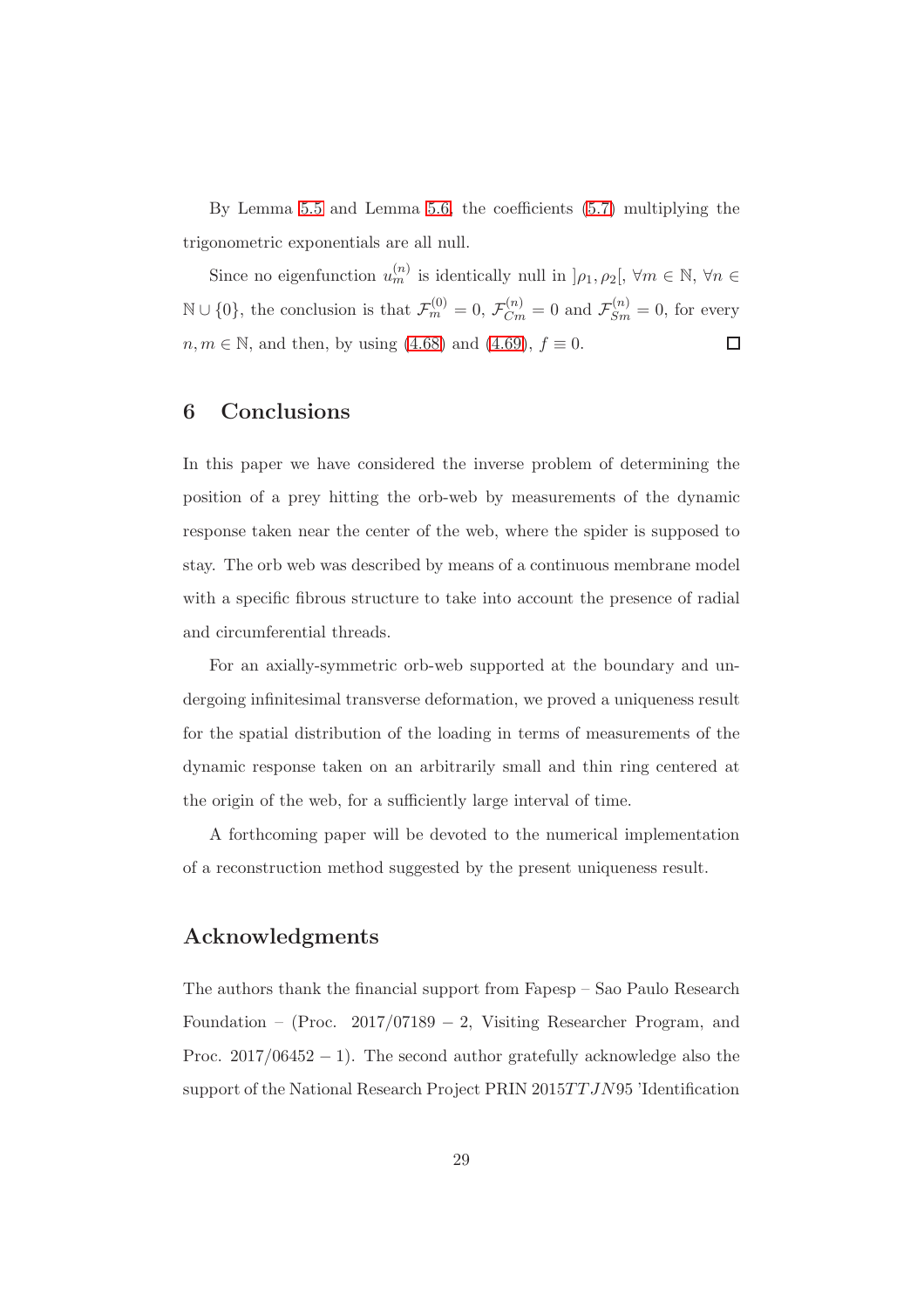and monitoring of complex structural systems'.

## <span id="page-29-5"></span>References

- <span id="page-29-3"></span>[1] R. Carlson. Inverse Sturm-Liouville problems with a singularity at zero. Inverse Problems, 10(4):851–864, 1994.
- [2] Jin Cheng, Guanghong Ding, and Masahiro Yamamoto. Uniqueness along a line for an inverse wave source problem. Communications in Partial Differential Equations, 27(9-10):2055–2069, 2002.
- <span id="page-29-1"></span>[3] Cliff Frohlich and Ruth E. Buskirk. Transmission and attenuation of vibration in orb spider webs. Journal of Theoretical Biology, 95(1):13– 36, 1982.
- <span id="page-29-4"></span>[4] C.T. Fulton. Two-point boundary value problems with eigenvalue parameter in the boundary conditions. Proceedings of the Royal Society of Edinburgh, 77:293–308, 1977.
- <span id="page-29-0"></span>[5] Rita Hergenröder and Friedrich G. Barth. Vibratory signals and spider behavior: How do the sensory inputs from the eight legs interact in orientation? Journal of Comparative Physiology - A,  $152(3):361-371$ , 1983.
- <span id="page-29-2"></span>[6] A. Kawano and Morassi A. Uniqueness in the determination of loads in multi-span beams and plates. European Journal of Applied Mathematics, 30:176–195, 2019.
- <span id="page-29-6"></span>[7] A Kawano and A Zine. Uniqueness and nonuniqueness results for a certain class of almost periodic distributions. SIAM Journal of Mathematical Analysis, 43(1):135–152, 2011.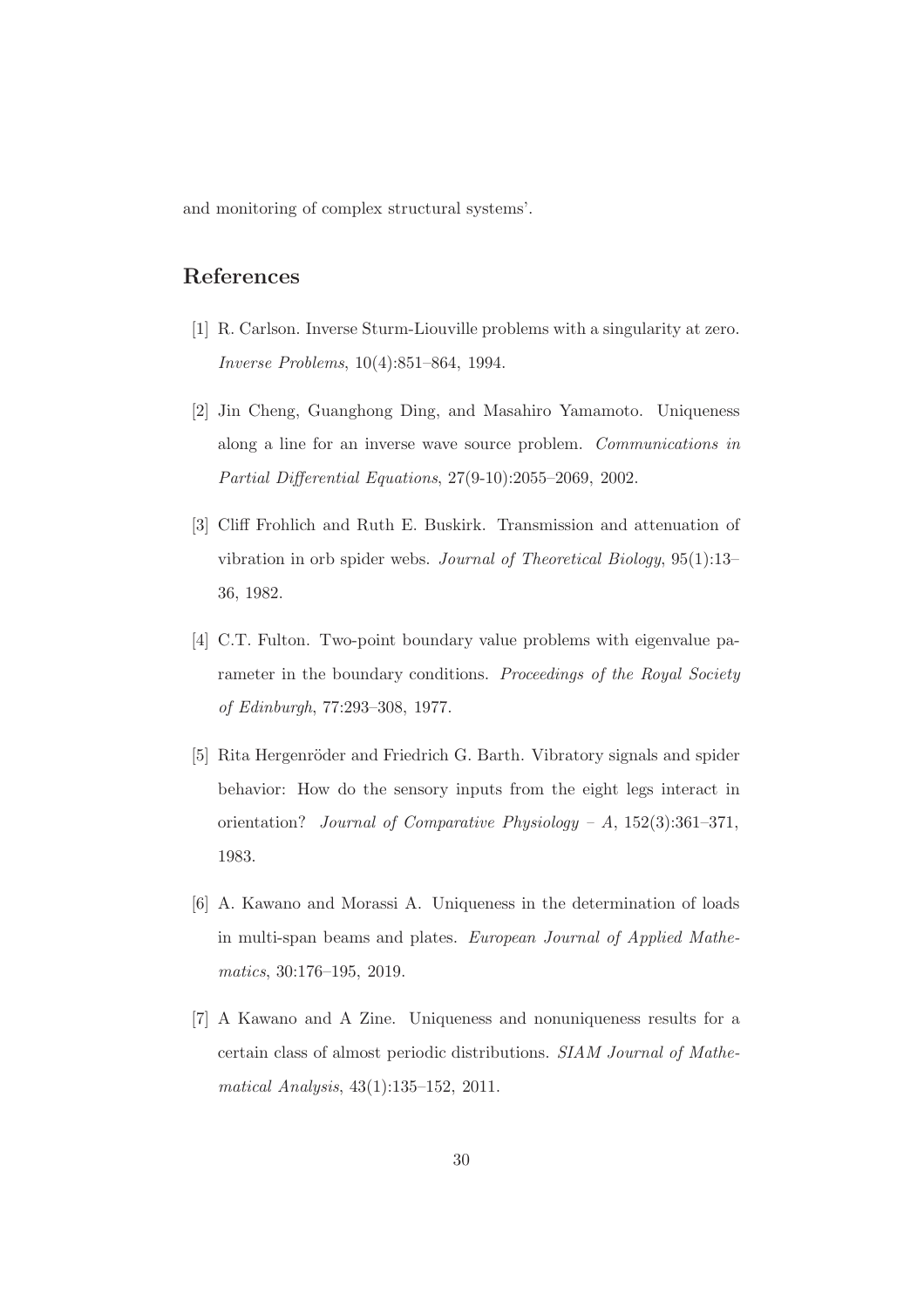- <span id="page-30-5"></span>[8] Alexandre Kawano. Uniqueness in the determination of vibration sources in rectangular Germain–Lagrange plates using displacement measurements over line segments with arbitrary small length. Inverse Problems, 29(8):085002, 2013.
- <span id="page-30-0"></span>[9] D Klarner and F G Barth. Vibratory Signals and Prey Capture in Orb-Weaving Spiders (Zygiella-X-Notata, Nephila-Clavipes, Araneidae). Journal of Comparative Physiology A: Neuroethology, Sensory, Neural, and Behavioral Physiology, 148(4):445–455, 1982.
- <span id="page-30-6"></span>[10] Vilmos Komornik and Masahiro Yamamoto. Estimation of point sources and applications to inverse problems. *Inverse Problems*, 21:2051–2070, 2005.
- <span id="page-30-3"></span>[11] M. A. Landolfa and F.G. Barth. Vibrations in the orb web of the spider Nephila clavipes: cues for discrimination and orientation. Journal of Comparative Physiology A, 179:493–508, 1996.
- <span id="page-30-2"></span>[12] W. M. Masters. Vibrations in the orb-webs of Nuctenea sclopetaria (Araneidae): I. Prey and wind signals and the spider's response threshold. Behavioral Ecology and Sociobiology, 15:217–223, 1984.
- <span id="page-30-1"></span>[13] W. Mitch Masters. Vibrations in the orbwebs of Nuctenea sclopetaria (Araneidae) - I. Transmission through the web. Behavioral Ecology and Sociobiology, 15(3):207–215, 1984.
- <span id="page-30-4"></span>[14] Antonino Morassi, Alejandro Soler, and Ramón Zaera. A continuum membrane model for small deformations of a spider orb-web. Mechanical Systems and Signal Processing, 93:610–633, 2017.